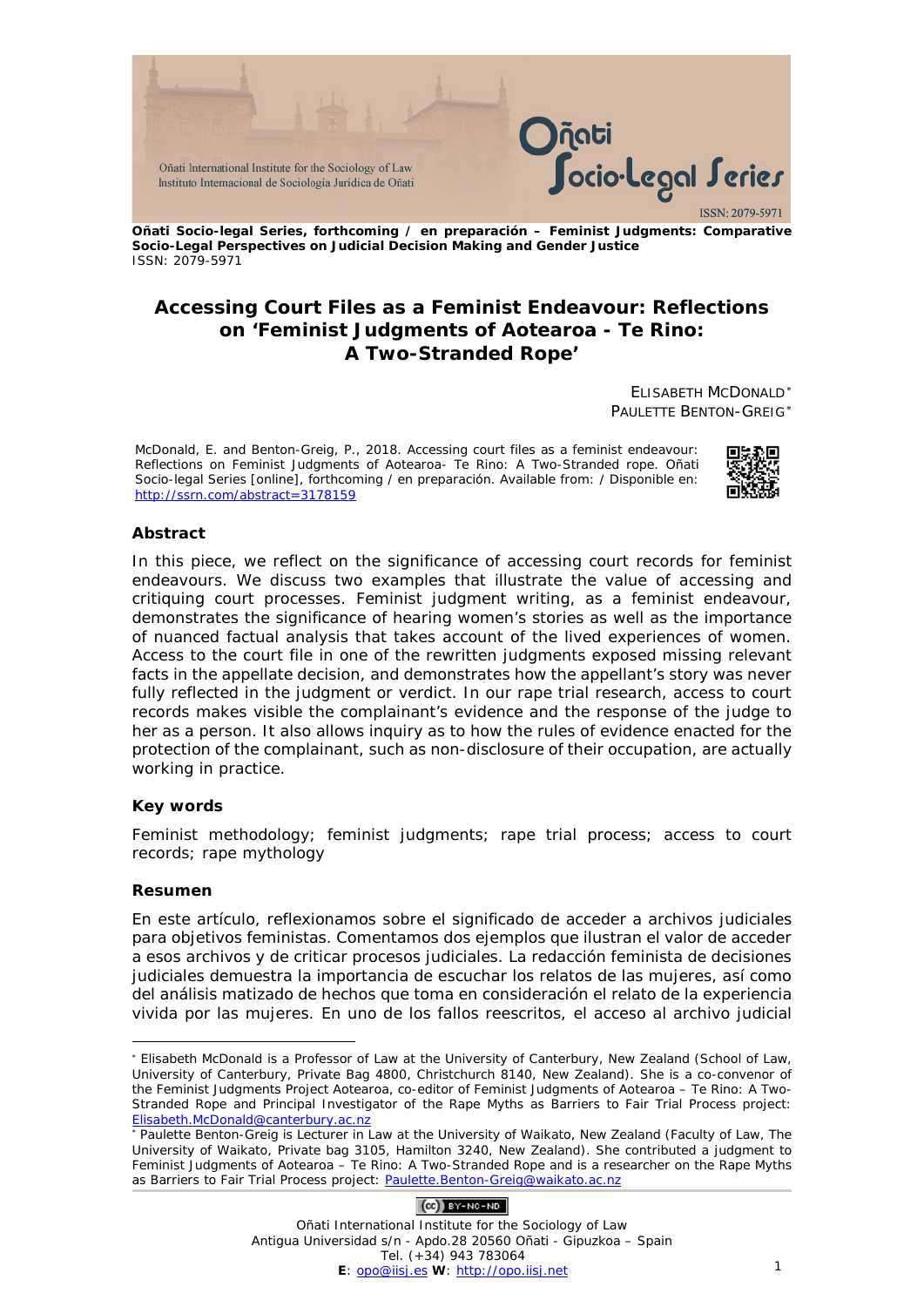puso de manifiesto hechos relevantes ausentes en la decisión en apelación, y cómo el relato de la recurrente nunca llegó a reflejarse del todo en la sentencia. En nuestra investigación sobre juicios por violación, el acceso a los archivos hace visibles las pruebas de la denunciante y la respuesta que, como persona, le dio el juez. También permite cuestionar cómo se lleva a la práctica el reglamento probatorio dictado para proteger a la denunciante, como la no revelación de su profesión.

#### **Palabras clave**

Metodología feminista; sentencias feministas; proceso judicial por violación; acceso a archivos judiciales; mitología de la violación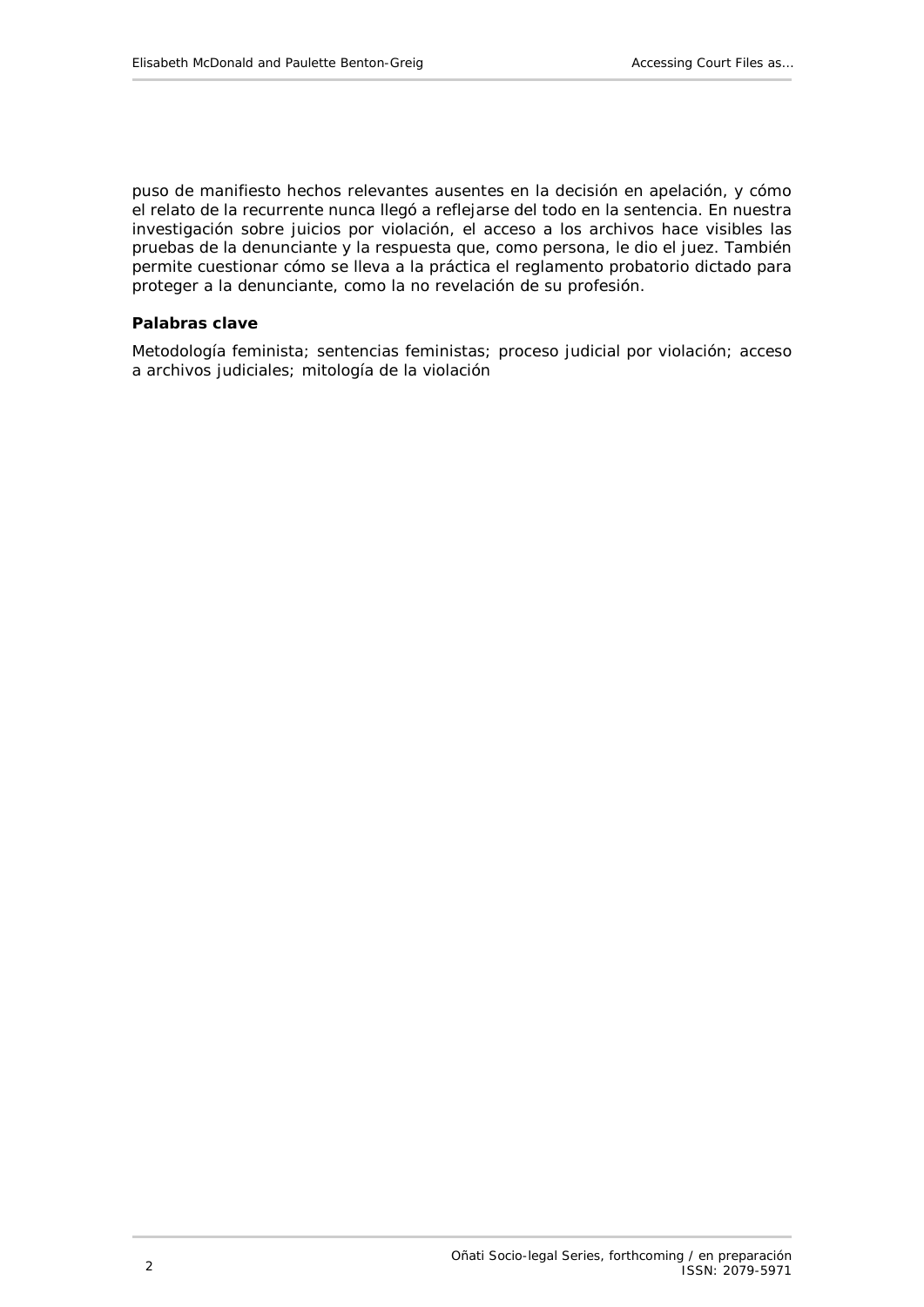# **Table of contents / Índice**

| 3. Hearing and protecting the complainant: Court file access methodology  8 |  |
|-----------------------------------------------------------------------------|--|
| 3.1. Disclosing the complainant's occupation: Application of the law 10     |  |
|                                                                             |  |
|                                                                             |  |
|                                                                             |  |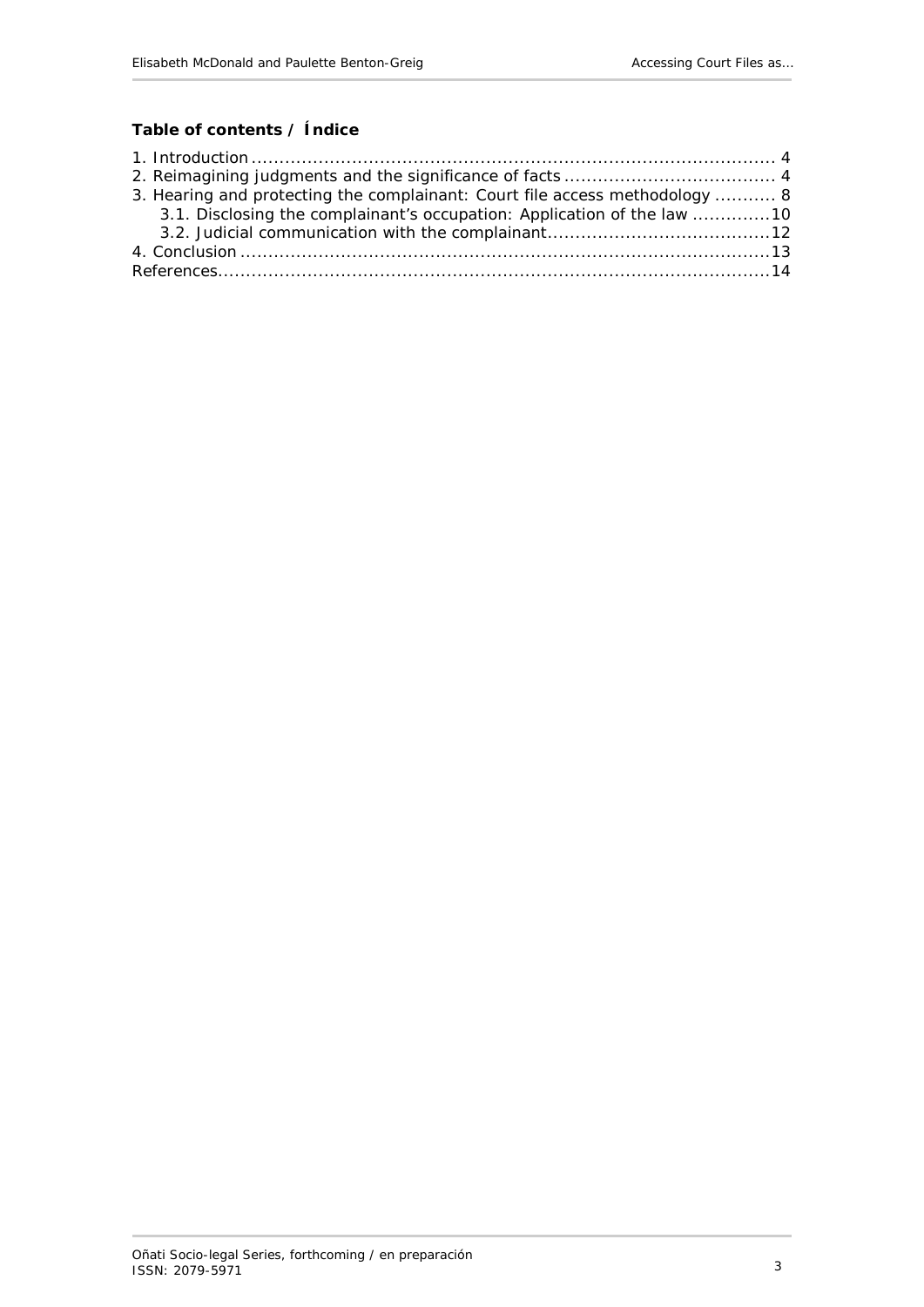#### <span id="page-3-0"></span>**1. Introduction**

Undertaking a feminist analysis of case law, whether of one case or a series, has been an oft-used method of exposing and questioning the premises on which decisions are based (see recently Fernando and Rundle 2016, Lammasniemi 2016, Capers 2017, D'Aoust 2017, Maxwell 2017, Mukhtar 2017). Such an endeavour can demonstrate gender bias as well as provide proposals for reform of law and practice. The task of reimagining a judgment from a feminist perspective, as done in the global feminist judgments project movement, is a more recent and similarly powerful method of demonstrating how judicial decision-making process may overlook, downplay or unfairly dismiss the legitimate interests of women – whether in the particular decision or as a matter of precedent (Majury 2006, Hunter *et al*. 2010, Douglas *et al.* 2014, Stanchi *et al*. 2016, Enright *et al*. 2017, McDonald *et al*. 2017).

Most feminist case analysis is based on reported decisions or those available on legal or publically accessible websites, including sentencing notes and the judgments of appellate courts (see Hunter and Tyson 2017). Less work has been done through a systematic accessing of court files (but see Cunliffe 2007, Bell *et al.* 2013) in part because of the difficulty of identifying the relevant cases or because of the strictures in place regarding disclosure of court records to members of the public or researchers. Judicial control over court records, certainly in Aotearoa New Zealand, is seen as necessary given the amount of material on file that is of a confidential or privileged nature – much of which is either irrelevant to the (public) trial process or would be inadmissible in that forum.

In this piece, we reflect on the significance of accessing court records for feminist endeavours – in particular, because of the ability to observe how decisions are made out of the public gaze. For example, pre-trial admissibility decisions (unless appealed) are often unreported and are not uploaded to legal databases. Material which provides the context for decisions about admissibility or the content of jury directions is also not usually available to researchers, and is only made visible by the extent to which it is referred to in what is published or otherwise in the public arena.

Our interest in this research methodology, and our increased awareness of the richness of material contained in court records for feminist critical work, is due to our involvement in the feminist judgments project, but also because of our work on research into trial process in acquaintance rape cases. We begin this piece by discussing an example of the significance of accessing court records which occurred during the work on *ko ngā muka o te rino* (the threads of the two-stranded rope, McDonald *et al*. 2017), in the context of an appellate decision on the availability of self-defence to a woman who killed her abusive husband. We then outline the process of accessing the court files, including complainant evidence, in 30 New Zealand acquaintance rape trials, and make some observations about what this kind of access allows feminist researchers to notice and critique.

#### <span id="page-3-1"></span>**2. Reimagining judgments and the significance of facts**

In Aotearoa New Zealand, as elsewhere, there is uncertainty about whether increasing the number of female judges makes any difference to the practice and substance of judicial decision making – in particular whether women judges make a difference to women's experience of the law (see Schultz and Shaw 2013, Chan 2014). Not all women are feminists and arguably a male judge could equally approach their task in a manner which is alive to potential gender issues, in the way they portray the story behind the case, the way they resolve a case and their awareness of the gendered impact of their decisions. The words of Reg Graycar are still disturbingly relevant nearly 20 years after she wrote them:

I certainly believe it is essential we have more women judges, indeed that we have a more representative judiciary in all the respects that divide members of our community (*e.g.* racialisation, sexuality, physical ability, class). But in order for our perceptions of these core values of representativeness and impartiality to move with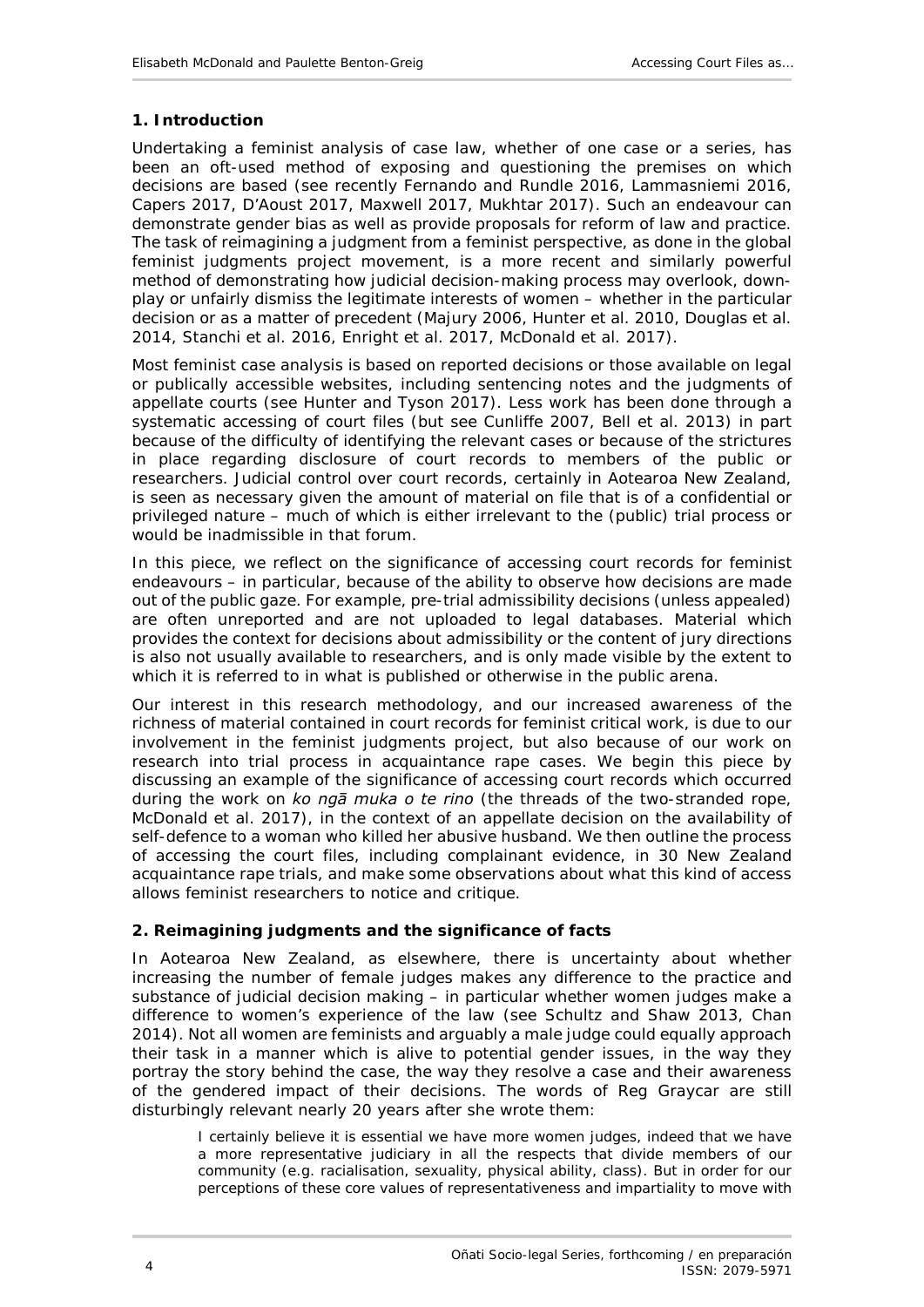the personnel, rather than remain fixed in the framework of a time when only a small part of the community was represented on courts, and legal doctrines and rules were framed from that partial perspective, we need to pay careful attention to judicial method and in particular to concepts such as judicial notice and 'common sense'. *In doing so, we need to focus just as much on the facts as we do on the law … [we need] to question and reformulate the rules of the game, rather than focus all our attention on the people being 'let in' to play*. (Graycar 1998, pp. 20-21, emphasis added)

To date, feminist engagement in Aotearoa aimed at *reformulating the rules of the game* has had mixed success. A number of the women lawyers associations have been influential – for example, acting as amicus in the benefit fraud case of *Ruka v Department of Social Welfare* [1997] (and see Stephens 2017), assisting the court to understand the impact of family violence on a relationship (Auckland Women Lawyers Association) and making a submission which convinced the Justice and Electoral Select Committee to introduce a total bar on offering evidence of a rape complainant's reputation in sexual matters (Wellington Women Lawyers Association) (see McDonald 2007). However, most of the Law Commission's proposals from the project on *Women's Access to Legal Services* (Law Commission 1999b) and *Te Tikanga o te Ture: Te Mātauranga o ngā Wāhine Māori e pa ana ki tēnei* (Law Commission 1999a) or those from the work on *Some Criminal Defences with Particular Reference to Battered Defendants* (Law Commission 2001b), all projects undertaken in response to calls from the public, have not been implemented. The Law Commission has recently had to repeat their recommendations concerning the necessary reform of self-defence in *Understanding Family Violence: Reforming the Criminal Law Relating to Homicide* (Law Commission 2016), which have yet to be met with any substantive government response.

One of the re-imagined judgments in the *Te Rino* volume is the Court of Appeal decision in *R v Wang* [1990] (Midson 2017, see also Kirkconnell-Kawana and Sharratt 2017), a case which was the focus of both those Law Commission reports. The Court of Appeal upheld the trial judge's decision that self-defence should not have been put to the jury. His decision included this somewhat infamous reasoning:

The only view of the evidence open is that the accused was in no immediate danger. I accept that imminence of danger is a question of fact and degree and not a requirement of law. And further that a pre-emptive strike, even with a knife, may in particular circumstances qualify for consideration as self-defence. … Here there is no suggestion that the victim had a weapon, nor had made any move to suggest the intended use of any object as such. The contention on behalf of the defence has to go the length of asserting that a jury could reasonably find that an accused under no immediate threat or danger, however elastic an interpretation is given to that concept, who had alternative courses open none of which she had tried or seemingly considered, was or at least might reasonably be justified in deliberately killing the other party with a knife. *To accede to that proposition in these circumstances would I think be close to a return to the law of the jungle.* Giving the jury every latitude as to taking the most favourable view of the accused's honest even if mistaken view of the circumstances, no jury could properly regard such a reaction by the accused to be a reasonable one. *It is one of those cases, no doubt relatively rare, where I believe it would be impossible for the jury to entertain a reasonable doubt on the point.* (*R v Wang* [1990], p. 535, emphases added)

A number of feminist lawyers criticised the decision, on the basis that the Court showed no understanding of the position of victims of domestic abuse (Beri 1997, Seuffert 1997, Wright 1998). As one of those who entered this public debate (McDonald 1997a, 1997c), Elisabeth received a letter from (then) Eichelbaum CJ who wrote that it was not a case about battered woman's syndrome, and said he had relooked at the file (indeed, including with the letter a copy of three of the pages of the trial transcript, highlighted, to support his position that the defendant suffered (only) from a depressive illness). It is certainly true that *Wang* [1990] has long been taught, and discussed, as a case of woman who was subjected to abuse by her husband, and killed him while he was intoxicated following threats to her and her family, who were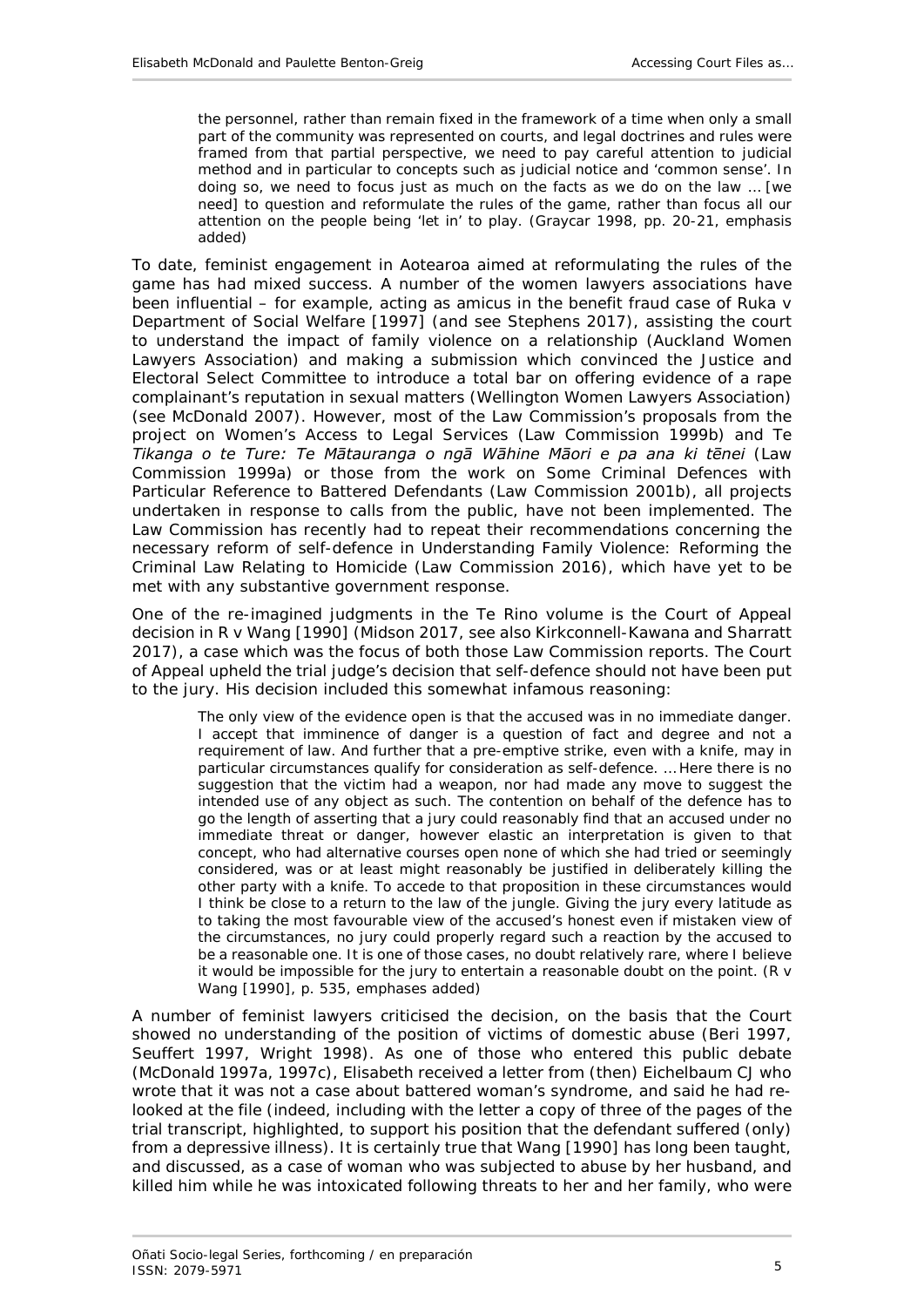based in Hong Kong and vulnerable because of their political beliefs, that he promised to act on.

The feminist judge and the commentators working on the case approached it in their first drafts as a case that did involve a *battered woman*, and one in which the trial judge and the Court of Appeal had demonstrated a lack of understanding about the dynamics of family violence, and the particular cultural context (the defendant was a Chinese immigrant woman). Cognisant of the different view held by the trial judge, during the first workshop (February 2016), Elisabeth suggested to those reimagining the decision and writing the commentary that it would be a valuable exercise to request access to the court file to see the notes of evidence first hand.

As a powerful reminder of the importance of projects such as this, the notes of evidence disclosed much more violence than was reflected in the Court of Appeal's judgment – the Court had referred to Mrs Wang's experience of violence at the hands of Mr Li in one sentence: that it was a "loveless, coercive marriage" (*R v Wang* [1990], p. 540). The Court did not record the extent of the physical and psychological abuse meted out by the deceased over many years, which the commentators, after examining the case file, describe in this way:

At trial, Mrs Wang described being married under duress: Mr Li stalked her, physically assaulted her and threatened to kill her family if she did not marry him. Their marriage in China was also characterised by physical and emotional abuse; numerous injuries left her hospitalised. When she left him and moved to Japan, he followed her, continued to threaten her, and forced her to remarry him. The abuse continued after they moved to New Zealand and their son was born. This abuse was rarely witnessed by others, including her sister, who had moved to New Zealand to help Mrs Wang at home. Some friends and associates testified that Mr Wang was dominating and insulted Mrs Wang in their presence, while others suggested that they did not take an interest in the nature of the couple's relationship. On the rare occasions that Mrs Wang did disclose experiences of abuse and feelings of helplessness, friends testified that they had told Mrs Wang to endure it. Others witnessed Mr Wang make threats and imply, in Mrs Wang's presence, that he could easily kill and dispose of a body in New Zealand (Kirkconnell-Kawana and Sharratt 2017)

Nor did the appellate decision disclose that the deceased was scheduled to fly to Hong Kong, which is where the family members he threatened to blackmail and kill resided. As explained by the commentary, the notes of evidence also showed that on occasion Wang Xiao Jing (Mrs Wang) did indeed tell others about the abuse, and some friends had witnessed the threats as well as her husband's claims that he would be able to carry out these threats and escape sanction. The Court of Appeal, however, discussed her situation in these ways:

[I]t was not reasonable for the applicant in the circumstances as she believed them to be to kill her husband when alternative courses were open to her. Her sister and her friend Susan were both in the house. She could have woken them and sought their help and advice. She could have left the house taking her sister with her in the car which was available. She could have gone to acquaintances in Christchurch or to the police …

In this case there was no immediacy to the threat to kill, it was part of blackmail to extort money, and, while the husband was in a drunken sleep, the immediate killing of the husband by his wife was not justified as she was not held hostage and was free to seek protection in other ways. (*R v Wang* [1990], pp. 535 and 539)

The case file material provided a much fuller background of what was happening in the relationship and the extent to which Mrs Wang really had other realistic possibilities to prevent the harm that she perceived, including telling her friends. The Court was indeed satisfied that a jury could find that she honestly believed she had no other option but to kill him:

Turning now to consider the circumstances as the applicant believed them to be, it is not in dispute, as found by the trial Judge, that there was material from which the jury could infer that the accused's view of the circumstances was that she, or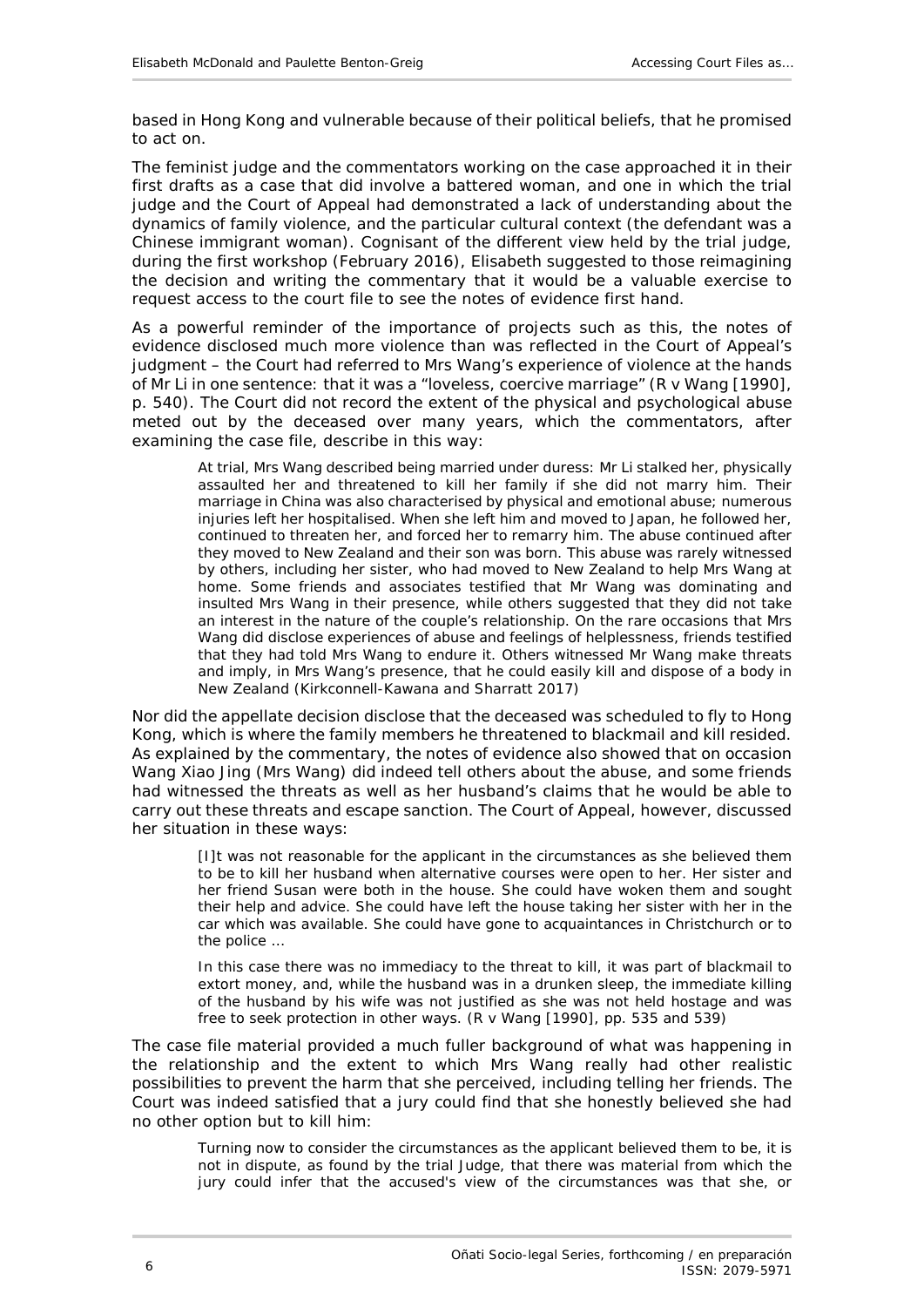members of her family, were under threat of being harmed by her husband whether physically or otherwise. Furthermore there was the evidence of the psychiatrist that the applicant would have believed that the threats of her husband would be carried through. There was also his evidence that in the state she was in, the only course she could think of was to kill her husband. (*R v Wang* [1990], p. 534)

The facts *missing* from the Court of Appeal's account of the evidence goes directly to the issue of whether she believed that her husband would carry out the threats to kill and what reasonable options she had to avoid those threats. This information, which can be seen as altering the framing of the objective limb of section 48 of the Crimes Act 1961 (NZ), remained, until now, hidden from public view and therefore could not add weight to the many calls for reform. It has been left to the feminist judge writing in 2017 to draw a different conclusion from that reached 28 years previously:

On the evidence, it would not be impossible for a jury to entertain a reasonable doubt as to whether Mrs Wang was acting in self-defence. Mrs Wang honestly believed that her husband would carry out his threats to kill or cause serious injury to herself and her family. She was a Chinese immigrant to New Zealand, she was suffering from a major depressive illness, she lived within a coercive relationship, was socially isolated and did not believe she had any other avenues to escape her husband. She gave evidence that he made all the decisions and she was not even to use the phone without his permission. She said she knew she could not leave him as he would never let her go, and he made threats against her life on a daily basis. As was observed by both the trial Judge and the majority, Mrs Wang was socially isolated and not aware of avenues for help. It is paradoxical, at the least, to then suggest she did have options available to her. Furthermore, she lived with Mr Li – she knew better than anyone what Mr Li was capable of and whether he could carry through with his threats. Although he was asleep when he was killed, Mrs Wang honestly believed he could have woken at any time and carried out his threats. In those circumstances, it was necessary and proportionate to tie him up and kill him, before he followed through on his threats to kill her or her family.

Applying the law in this way is not a return to the law of the jungle, as Eichelbaum J put it. Rather it is giving due weight to the subjective element of s 48 which requires that the accused honestly believes there is a threat of serious harm. If Mrs Wang had not taken those steps to defend herself and others, it is highly plausible that they would have been on the receiving end of serious violence. (Midson 2017)

Accessing the court file in *Wang* allowed the feminist judge to add greater factual context to her decision, context which was minimised by the trial Judge and the Court of Appeal. The additional facts allowed for a fuller, more visible, story to be told about the experiences of Wang Xiao Jing, and also exposed the limitations of the statutory interpretation exercise undertaken by both courts. As Rosemary Hunter observes in relation to the task of feminist judging:

[O]ne of the persistent obstacles to the success of feminist law reforms has been the fact that once enacted, legislation must be implemented by judges and officials who are often uninformed about or actively unsympathetic to its objectives. A feminist judge is in a position to implement feminist-inspired law reform in the way it was intended to operate...

[T]he facts are at least as important as the law. 'Facts' are not given but constructed, and very often the feminist judge begins by telling the story differently from the way it has been told by the other judges—emphasising different aspects of the narrative, paying greater attention to voices and experiences which have been traditionally silenced or side-lined, acknowledging the harm and trauma suffered by protagonists, or, indeed, restoring dignity and privacy to a party by not retelling their traumatic experience in exhaustive detail. Sometimes the different story provides the basis for a different analysis and application of the law. Sometimes it is simply important in itself that a different account is given. (Hunter *et al*. 2017, citations omitted)

Presenting and emphasising facts in a different way may well lead to a different outcome, but may also simply acknowledge and validate a woman's version of events or her lived reality. As Rhonda Powell discusses, feminist methodology is also about listening to, hearing and reflecting on women's stories: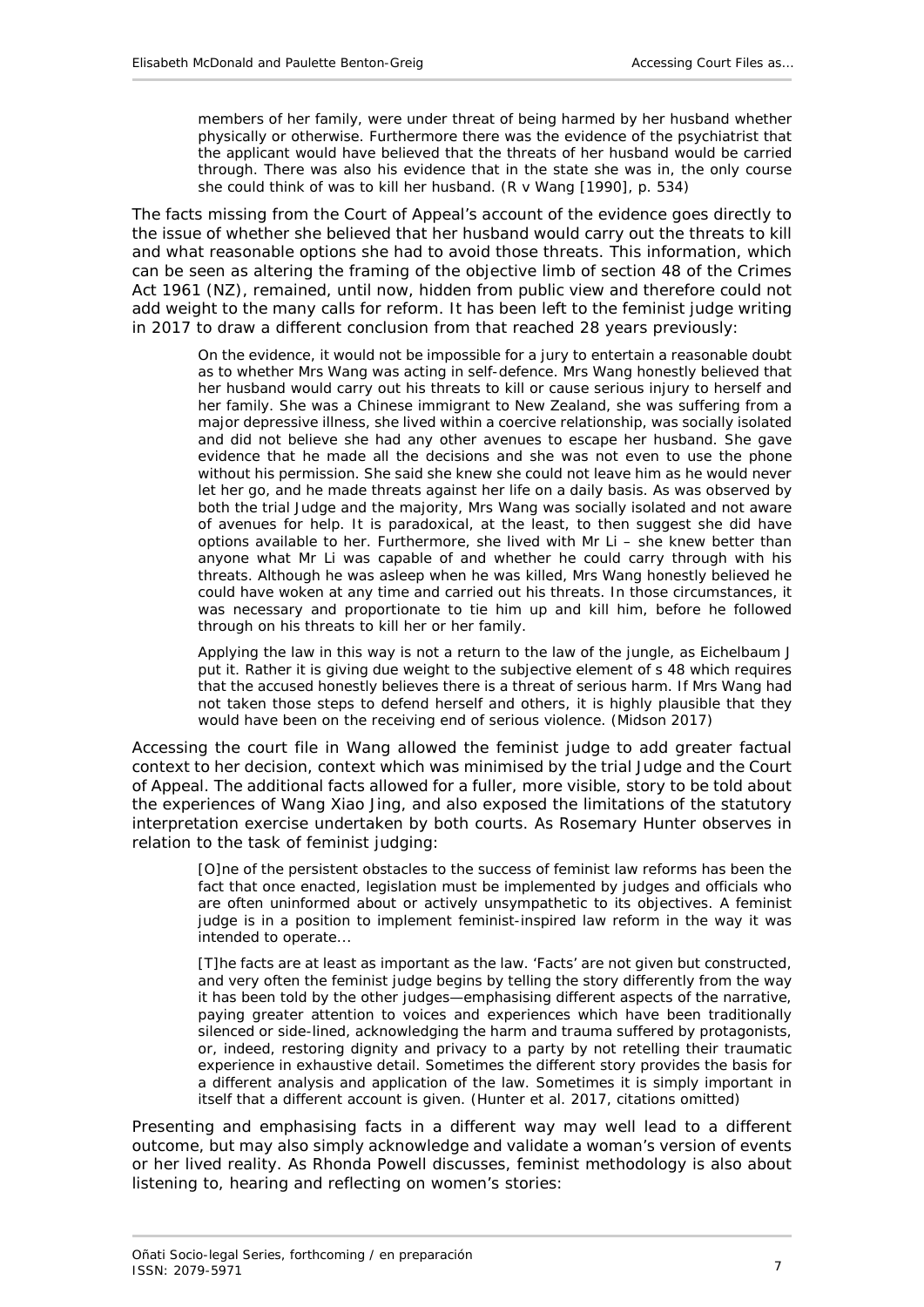The way in which a judge tells the story that led to a court case has the effect of solidifying the particular narrative adopted by the judge. If the judge ignores certain details deemed to be legally irrelevant, those details are lost from the story. The way in which a judge constructs and interprets the facts of a case becomes a legal 'truth'. One of the ways in which a judge can be 'feminist' is by listening to women's stories, hearing the perspectives of woman litigants and recognising women's experiences in the way that they recount the facts of cases, so that these experiences also become legal truths.

This technique could be seen to relate to the process of judgment-writing rather than the outcome of the case. However, the way in which the facts are framed may also influence the reasoning and thereby the outcome. The way in which a judge tells the story of the case also plays a potentially therapeutic role for the parties, even if the outcome is disappointing. Sensitive use of language has the potential to enhance the mana of people involved in the proceedings, which is especially important for those who have been treated inhumanely already. (Hunter *et al*. 2017, citations omitted)

In the context of sexual offending, complainants often only hear the verdict at the end of the trial, which, for many, is a harrowing, foreign and deeply distressing experience. In judge-alone trials, rare in the context of offending against adults, a complainant will be given the reasons for the verdict, and consequently may know that the judge did believe them that they did not consent, even while finding the defendant not guilty. What remains invisible in jury trials is the fact-finding process, as well as the grounds for admissibility decisions, unless they are the subject of appeal. Although research into jury decision-making is uncommon (but see Law Commission 2001a), access to court files allows greater scrutiny of unreported factual and legal analysis as well as information about support given to complainants during the trial process. Our current rape trial research therefore allows us to make more visible the decisions and the decision-making process in that context, which are also based on factual analysis and assessments of the complainant's story (evidence). In the next part of this piece, we briefly outline our methodology and then give two examples of what access to court files tells us.

#### <span id="page-7-0"></span>**3. Hearing and protecting the complainant: Court file access methodology**

Despite forty years of legislative and procedural change in rape trials in New Zealand (McDonald 2014) [1,](#page-7-1) adult complainants still report high levels of dissatisfaction with the court process, in particular cross-examination, the type of questioning which has been most resistant to reform initiatives [Gender Bias and the Law Project 1996, McDonald 1997b, Bacik *et al.* 1998, Konradi 2007, Doak 2008, ACT Government 2009, Kingi and Jordan 2009, Payne 2009, Parkes 2017, but see Kebbell *et al.* 2007]. Complainant description of their experiences show little change between the Rape Study in 1983 (Young 1983) and the Ministry of Women's Affairs (as it then was) funded research published in 2009 (Kingi and Jordan 2009). There is limited analysis of whether the thoughtful and innovative reforms recommended by the New Zealand Law Commission in their 1999 draft Evidence Code, largely in force from 1 August 2007 in the form of the Evidence Act 2006 (NZ), have been applied as intended.

The internationally accepted impact of cultural constructions of gendered sexuality<sup>[2](#page-7-2)</sup> on trial process and outcomes has resulted in local conversations about alternatives to criminal prosecution (Law Commission 2015), but very little challenge to the adversarial process, and the nature of cross-examination in particular. Only one

-

<span id="page-7-1"></span><sup>1</sup> In New Zealand section 128 Crimes Act 1961 defines sexual violation and differentiates between sexual violation by rape, being the penetration of a person's genitalia by a penis, and sexual violation by unlawful sexual connection which includes penetration by body part or object of, or oral connection with, a person's genitalia or anus.

<span id="page-7-2"></span><sup>2</sup> Or in the alternative called *rape myths*. We understand both phrases to refer to the false beliefs about rape and rape victims that are pervasive in society. Martha Burt first described rape myths as "prejudicial, stereotyped, or false beliefs about rape, rape victims, and rapists" (Burt 1980, p. 217). More recently they have been described as "descriptive or prescriptive beliefs about sexual aggression (i.e., about its scope, causes, context, and consequences) that serve to deny, downplay or justify sexually aggressive behavior that men commit against women" (Gerger *et al.* 2007, p. 423).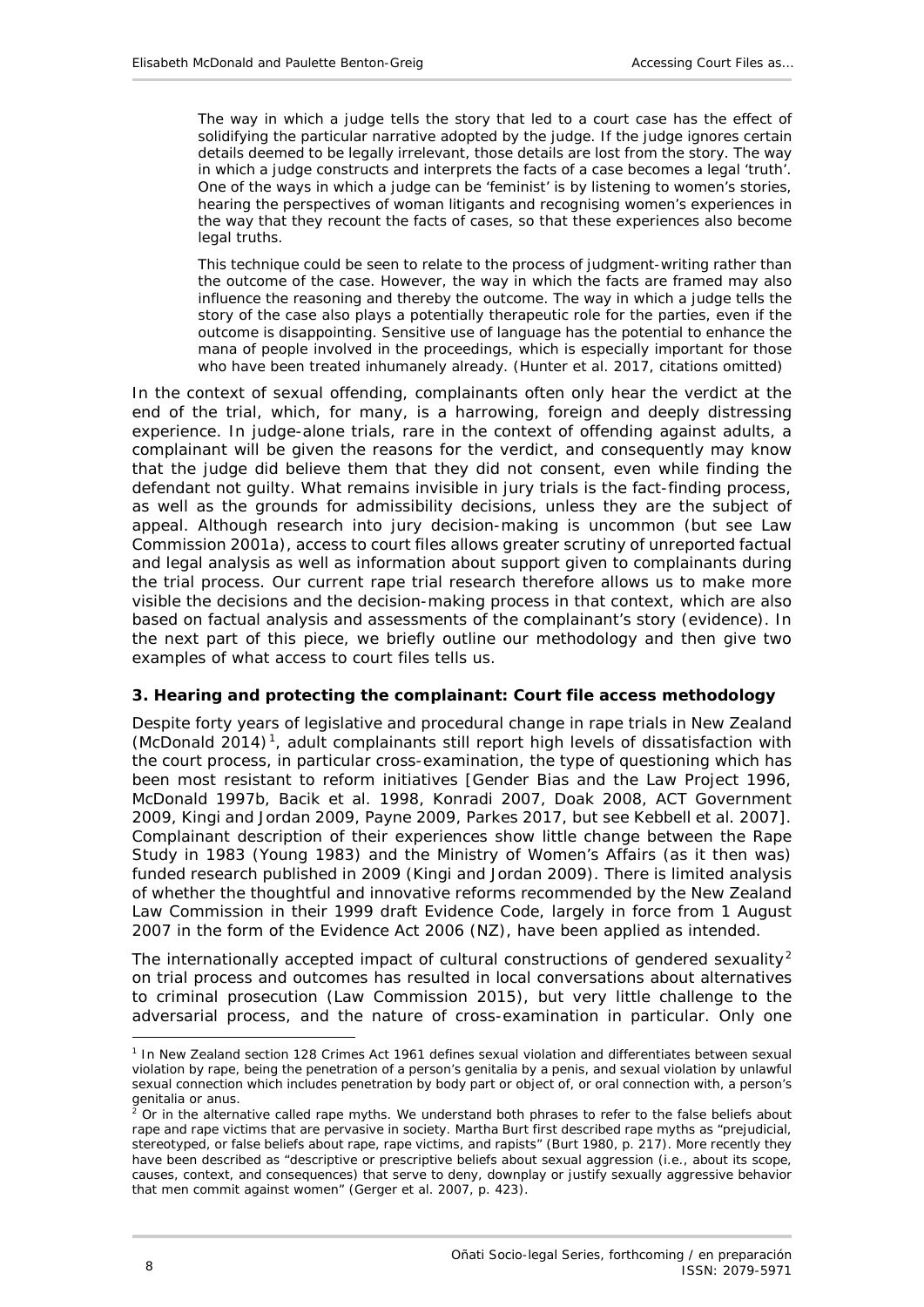recommendation from the evidence law analysis in *From "Real Rape" to Real Justice*  (McDonald and Tinsley 2011) has been implemented. [3](#page-8-0) Despite the flurry of research and policy work over the last ten years, following the criticism of the handling of a number of historical rape allegations (Nicholas 2007, Tolmie 2012), there has been very little real change to the way adult rape complainants experience going to court (Bazley 2007, Law Commission 2008, Ministry of Justice 2008, Kingi and Jordan 2009, Mossman *et al*. 2009a, 2009b, Triggs *et al*., 2009, Taskforce for Action on Sexual Violence 2009, McDonald and Tinsley 2011, Parkes 2017).

The overall aim of our research project, with the working title *Rape myths as barriers to fair trial process*, [4](#page-8-1) is to find better ways of testing the evidence of rape complainants by producing new knowledge of rape trial process and the extent to which current law and practice impede fair process and just outcomes. We believe that research grounded in an analysis of what actually happens in court provides the strongest foundation for change proposals. By investigating language, discourse and interaction in the courtroom, our research aims to produce original insights into the subtle ways that rape myths operate at trial. The questioning of the complainant during cross-examination is a focus because it is the aspect of court proceedings that has been most widely criticised, and has been largely immune from the decades of law reform. We aim to describe and critique how rape myth and questioning structure function to undermine a complainant's credibility, attribute blame to her and construe the sexual activity as consensual. The work will also provide a contemporary overview of what is happening regarding the admission and use of complainant evidence in rape cases – especially the application of the current rules of evidence. Such work will be of assistance for judicial training and future reform initiatives, including the Law Commission's second review of the Evidence Act 2006 (NZ), due for completion in March 2019.

There are several parts to this research, all which required access to court records. Our funding allows analysis of 30 jury trials which involved an allegation by a woman of rape by a single male defendant held between 1 January 2010 and 30 September 2015. The cases involve adult complainants who had some kind of social contact – but were not in an intimate or kin relationship – with the defendant and the defence at trial centres on consent. Research shows that complainants experience the most difficult time at trial when the issues are consent or belief in consent, which typically occurs in "acquaintance rape" scenarios (McDonald 1997b).

In each case, we obtained audio records and transcripts of the complainant's evidence, the closing arguments and the jury directions pursuant to the access rules in place at the time: Rule 6.9 of the Criminal Procedure Rules 2012 (NZ). Other parts of the court file were also accessed on site to gather information from the case that might impact on the content and form of the complainant's evidence – for example, pre-trial rulings which may have impacted on the complainant's evidence (regarding mode of evidence), any relevant admissibility decisions, other information about the defence that is offered pre-trial or at trial, and any agreed statements of fact.

Access to the audio recordings of the complainant's evidence is the significant and unique aspect of this research. We sought the audio recordings of complainant evidence in order to be able to capture in-court interactions with the complainant, which are not transcribed as it is not *evidence*. We wanted to know how complainants are treated and responded to during their time in the courtroom and if that could be improved in any way. We also wanted to listen to the complainant's testimony in order to gather information about tone, emotionality and *trouble* during questioning.

-

<span id="page-8-0"></span><sup>&</sup>lt;sup>3</sup> Section 44A came into force on 8 January 2017 and requires that a written application be made to seek leave of the Judge to offer evidence or ask a question about the sexual experience of the complainant with a person other than the defendant; previously the permission of the Judge was required (See *Tautu v R* [2017] and McDonald and Tinsley 2013, p. 769, Law Commission 2015).

<span id="page-8-1"></span><sup>&</sup>lt;sup>4</sup> The research is supported by the Marsden Fund Council from Government funding, managed by Royal Society Te Apārangi, and by the University of Canterbury.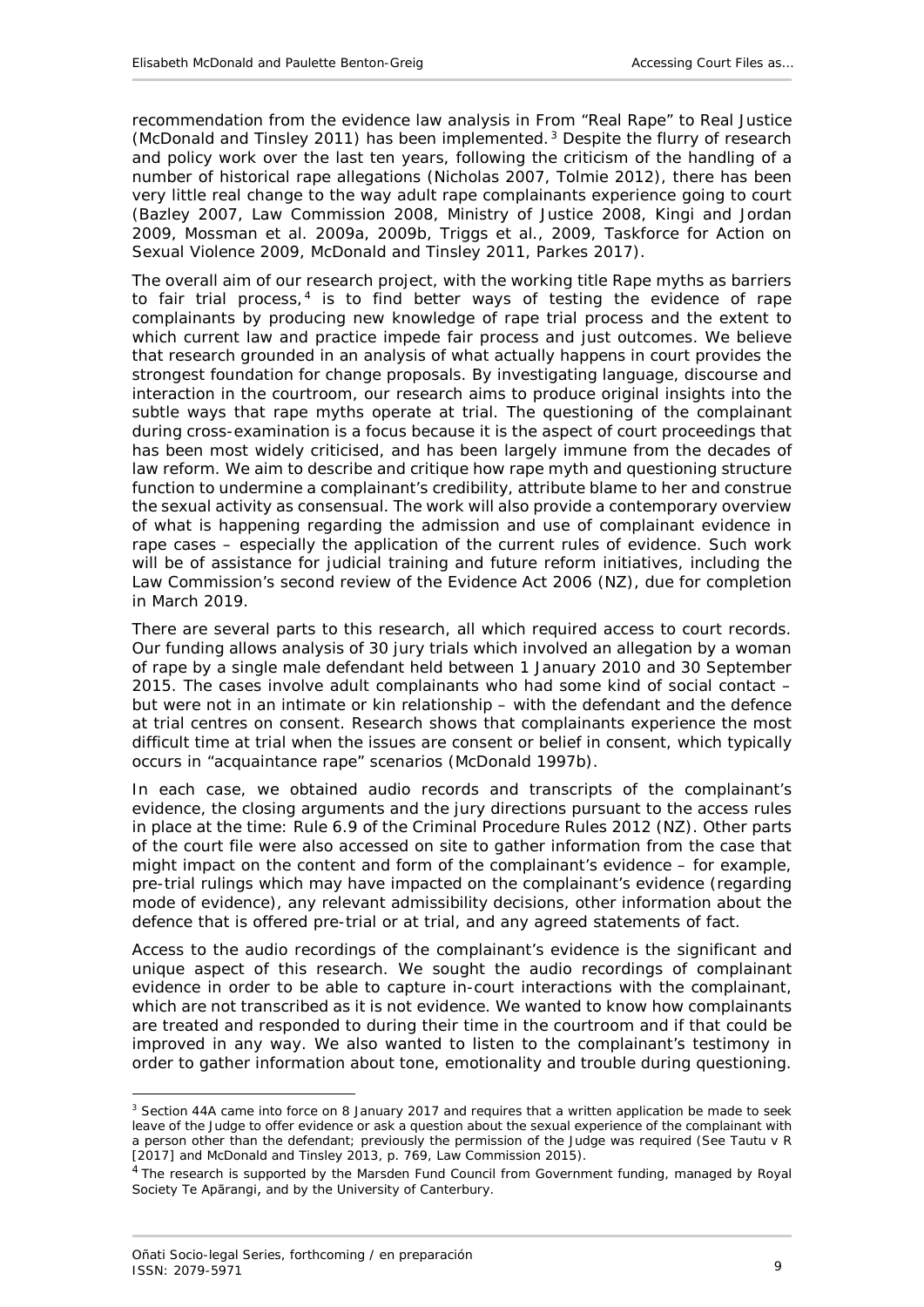What can changes in the vocal tone or emotional register of the complainant tell us about which aspects of questioning are the most difficult for complainants? We wanted to be able to hear response and affect to understand more about how complainants themselves responded to the nature, style and progression of questioning, rather than make assumptions based on our reading of text. Lastly, the audio recording can also be used to augment the notes of evidence which do not include various evidential and procedural submissions made during trial that may be relevant to the use of evidence and complainant experience.

Another primary focus of our work is the characterisation of rape and rape victims by counsel and judiciary. Some of these characterisations occur during questioning of the complainant, but they also occur during statements to the jury, particularly when the parties are summarising their case immediately prior to jury deliberations. We therefore also sought access to the closing statements of the prosecution and defence, and to the jury directions which allow analysis of the way consent is defined.

Access to these court records, not normally available, has clearly demonstrated how the day- to-day workings of the courtroom impact on complainants' experiences of seeking justice. Below we offer two examples. In the first, analysis of the notes of the complainant's evidence revealed the extent to which evidence about the complainant's occupation was being admitted, contrary to section 88 of the Evidence Act 2006 (NZ) which requires that such evidence must pass a heightened relevance test. Section 88 is intended to protect the privacy of complainants in sex crimes trials and should help protect their psychological safety, but is being commonly disregarded. In the second, the audio recordings of the complainants' evidence allowed us to hear all the verbal interactions that happened at trial but were not recorded in the notes of evidence. We used this material to gather information about how complainants were communicated with and responded to by judges during their time in the courtroom. Our analysis shows significant variation in the tone and amount of judicial communication with the complainant and demonstrates why some complainants still – despite increasing education for judges and changing courtroom culture – feel like exhibits in the trial of their rape.

#### <span id="page-9-0"></span>*3.1. Disclosing the complainant's occupation: Application of the law*

A comprehensive study of the law and practice in rape trials, which included interviews with adult complainants and case file analysis, led to significant reforms which came into effect 1 February 1986 (Young 1983). One of the aims of the package of reforms was to ameliorate some of the distressing impacts of giving evidence and to control the use and admission of irrelevant and character-blackening material. In addressing concerns about the privacy of the complainants, the 1986 reforms introduced the requirement that the court be closed while the complainant gives evidence and that "[n]o oral evidence shall be given, and no question shall be put to a witness, relating to the address or occupation of the complainant except by leave of the Judge" (section 23AA(2)(c) of the Evidence Act 1908 (NZ)). In order for evidence of address and occupation to be admitted, the judge must be "satisfied that the evidence to be given or the question to be put is of such direct relevance to facts in issue that to exclude it would be contrary to the interests of justice" (section 23AA(3)). Section 87 of the Evidence Act 2006 (NZ) (coming into effect 1 August 2007) extended the control of information about a person's address to all proceedings, and section 88 re-enacted the admissibility rule regarding evidence of the occupation of a complainant in a sexual case. Its current form is:

#### **88 Restriction on disclosure of complainant's occupation in sexual cases**

(1) In a sexual case, except with the permission of the Judge,—

(a) no question may be put to the complainant or any other witness, and no evidence may be given, concerning the complainant's occupation; and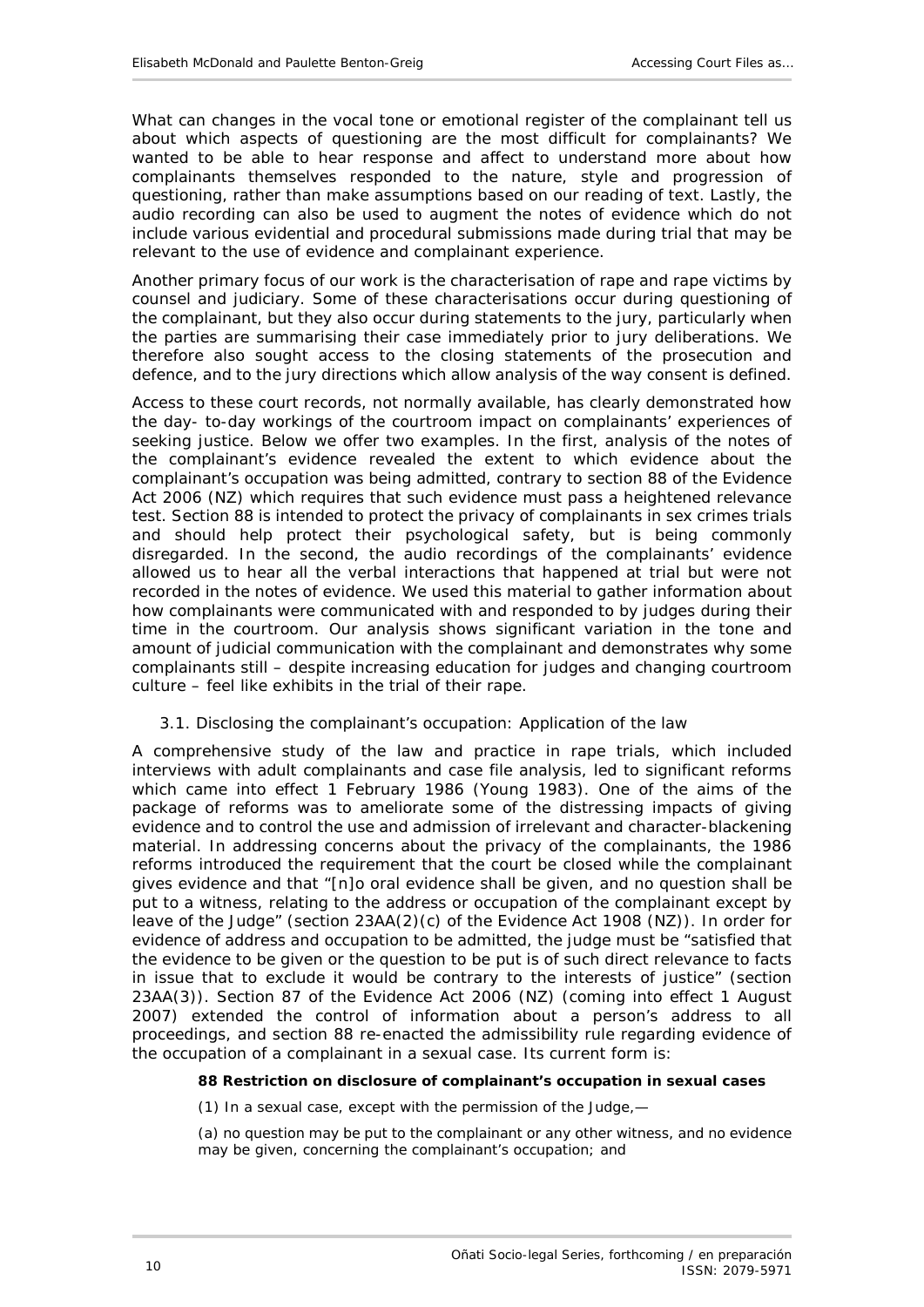(b) no statement or remark may be made in court by a witness, lawyer, officer of the court, or any other person involved in the proceeding concerning the complainant's occupation.

(2) The Judge must not grant permission under subsection [\(1\)](https://www-westlaw-co-nz.ezproxy.canterbury.ac.nz/maf/wlnz/app/document?docguid=Idbd1f5f5e12311e08eefa443f89988a0&&src=rl&hitguid=Ifc5639c1e03611e08eefa443f89988a0&snippets=true&startChunk=1&endChunk=1&isTocNav=true&tocDs=AUNZ_NZ_LEGCOMM_TOC#anchor_Ifc5639c1e03611e08eefa443f89988a0) unless satisfied that the question to be put, the evidence to be given, or the statement or remark to be made, is of sufficient direct relevance to the facts in issue that to exclude it would be contrary to the interests of justice.

(3) An application for permission under subsection [\(1\)](https://www-westlaw-co-nz.ezproxy.canterbury.ac.nz/maf/wlnz/app/document?docguid=Idbd1f5f5e12311e08eefa443f89988a0&&src=rl&hitguid=Ifc5639c1e03611e08eefa443f89988a0&snippets=true&startChunk=1&endChunk=1&isTocNav=true&tocDs=AUNZ_NZ_LEGCOMM_TOC#anchor_Ifc5639c1e03611e08eefa443f89988a0) may be made before or after the commencement of any hearing, and is, where practicable, to be made and dealt with in chambers.

Despite the rule controlling disclosure of complainant occupation having been in force for 24 years prior to the first cases in our study, our analysis of the court file transcripts demonstrates that the well-intentioned reform is having little effect in adult acquaintance rape cases. In 17 of the 30 cases the complainant was asked about her occupation, or whether she was in employment or studying. In only one of these cases did this question occur in cross-examination – in all other cases the complainant was asked about her occupation by the prosecutor as one of the first of the questions in the complainant's examination-in-chief.

Based on our reading of the complainant's evidence and our understanding of the defence arguments, evidence of occupation may have met the threshold for admissibility in five of the 17 cases. These were cases in which the complainant and the defendant either worked together or the complainant met the defendant through a work colleague. However, with the exception of one case in which the offending took place on a work site and involved other co-workers as witnesses, the actual details of the nature of the complainant's occupation need not have been disclosed in order for the full narrative of the alleged offending to be presented and understood.

In a number of cases the complainant was unemployed at the time of the trial, which may transpire to be a relevant factor in terms of her ability to call a taxi to get home or avoid the defendant, but in our view it is not a necessary question to ask so early in the complainant's evidence. Being required to give such an answer at a stage when the complainant is no doubt feeling anxious in an unfamiliar courtroom environment, and may well be embarrassed about her employment status, will not assist her comfort levels, and is contrary to the law.

In a recent High Court case, not in our sample, the judge was asked to consider whether evidence about the complainant using money from her welfare benefit to buy methamphetamine was admissible, with the prosecution specifically referring to section 88 (as well as to the rules concerning self-incrimination). In *R v Morgan* [2016] Palmer J held that being a beneficiary is not an "occupation" for the purposes of section [88.](https://www-westlaw-co-nz.ezproxy.canterbury.ac.nz/maf/wlnz/app/document?docguid=Idbd1f5f5e12311e08eefa443f89988a0&&src=rl&hitguid=Ifc5612c2e03611e08eefa443f89988a0&snippets=true&startChunk=1&endChunk=1&isTocNav=true&tocDs=AUNZ_NZ_LEGCOMM_TOC#anchor_Ifc5612c2e03611e08eefa443f89988a0) However, he stated, "there is a privacy interest in that status". In this case the source of the complainant's money (with which she allegedly purchased methamphetamine) was irrelevant. The fact that the complainant was a beneficiary was therefore inadmissible. We agree with this analysis.

There is one case in our research in which it is clear that the judge was asked to rule on the admissibility of evidence of the complainant's occupation. This was at the request of the defence, who sought to ask the complainant her occupation during cross-examination and the prosecutor objected. After an in-chambers discussion, in which the judge expressed some surprise at the scope of section 88, the judge ruled that the complainant may be asked about her occupation as it is has relevance to consent and the defendant's belief in consent (the issues in the trial). The defence argument, accepted by the judge, was that as the complainant was in a management position at the time, she would be able to clearly communicate to others, including to the defendant if she were not consenting to sexual activity. In our view, the evidence of her occupation did not meet the heightened relevance test in section 88 and should not have been admitted.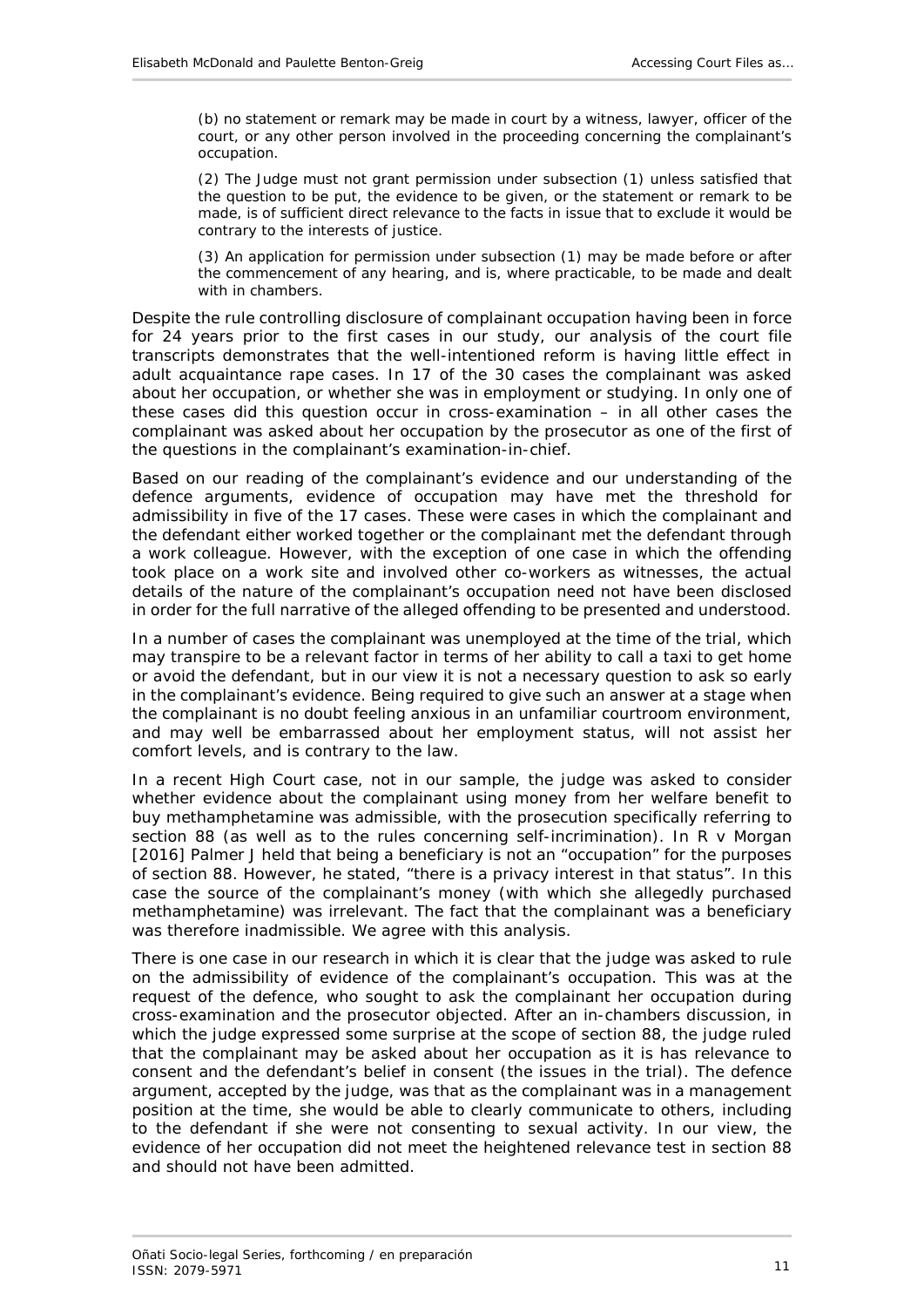Our preliminary analysis of the current operation of the rules of evidence in acquaintance rape trials has exposed that a long-standing rule introduced for the purpose of complainant protection is being ignored in practice. Prosecutors asked the complainant about their occupation in more than half of the 30 cases in our sample, and in nearly all those cases the evidence should not have been admitted. Judges did not comment on the irrelevancy of that information or ask the jury to disregard it, even when the complainant appeared to be in some distress after having to disclose they were not working or were a 18 year old "stay at home mum" on a benefit. Not only is this personal information not relevant, in the New Zealand cultural context these are also stigmatised societal identifiers that might evoke shame in complainants and stereotyped bias in jurors. Prosecutors may be using these types of questions to ease the complainant into the questioning process, but they ignore the lived realities of complainants and the power relations of the courtroom, potentially exacerbating complainant's experiences of "being the one on trial" (Kingi and Jordan 2009, Parkes 2017).

The notes of evidence (trial transcripts) showed up this aspect of problematic courtroom practice, but as we discovered, the audio recordings of the complainant evidence brought to light other aspects. We discuss below one such example: judicial communication with the complainant.

## <span id="page-11-0"></span>*3.2. Judicial communication with the complainant*

In order to analyse the information that the audio recordings provided, we produced verbatim transcripts of what was spoken in court, including notable paralinguistic features and sounds that indicated heightened emotionality. The spoken material that was added to the transcripts comprised all speech that was spoken to be heard by the judge, counsel or the complainant which related to the complainant's evidence and which was not already on the transcript or which had been abbreviated for the transcript. This included judicial communication for the purposes of managing the courtroom or the trial process; judicial communication with the complainant or counsel in relation to the complainant; counsel communication with the complainant; interjection during questioning; evidential argument and rulings while the court is in chambers; and, speech that gave us information about mode of evidence or relevant trial procedure aspects of complainant testimony.

This annotation of the official trial notes of evidence with the complete verbal and paralinguistic in-court and in-chambers interactions from the audio recording has produced anonymised editable transcripts of the complainant's evidence. This was a very time consuming, but essential, task that illuminates much about day-to-day trial practice and complainant experience of giving evidence in acquaintance rape trials. At this point in the research we are able to make some initial observations about judicial interaction with the complainant, which is only possible due to the availability of the audio records, and the annotation of the transcripts which exposes when, why and how the judge talks directly to the complainant.

The annotated transcripts revealed significant variation in the amount and manner of communication from the judge to the complainant. That variation fell along a spectrum from very little communication—less than 0.3% of talk—to quite active engagement in complainant testimony, at 10% of words spoken. Within that spectrum we observed three broad groups. In some trials, approximately a quarter, judges communicated with the complainant in the third person: 'I allow the witness to stand down' or only to give brief instruction on required process. That might include requests to speak up for the audio recording, overnight warnings, or standing down the witness. As the following example demonstrates, in these cases, even when judicial communication with the complainant occurred, it was nonetheless minimal in content and distancing in effect: "[Prosecutor]: I ask that the witness be allowed to go free. Judge: Alright. Thank you. You are now free to go". In this group of trials, much of what the complainant needed to know was communicated through other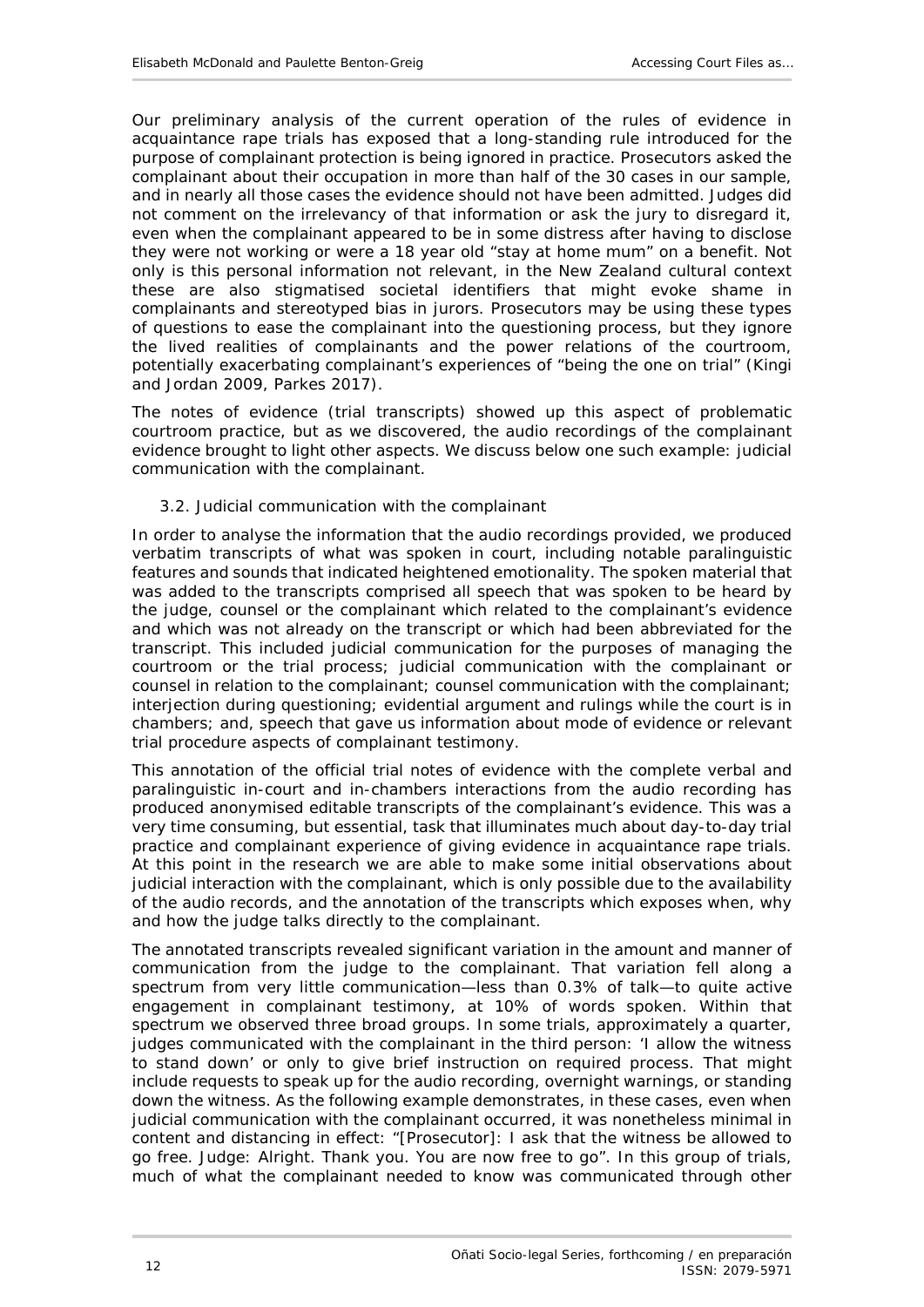people, and this often happened in hushed and hurried tones, as if talking to the complainant was improper or forbidden.

In the largest group, comprised of a little under half of the trials, judges spoke more fulsomely to the complainant as part of managing trial conduct, including instructions about what to do and when, such as reading from interview transcripts or arrangements during adjournments. These judges made some effort to explain what was happening, or might have spoken to the complainant by asking clarifying questions during testimony, but their communication with the complainant was nonetheless mostly limited to instruction and information giving.

In the remaining quarter of trials, judges did more to communicate with complainants in ways that in our view would have supported their well-being while in court, and may well have assisted them to give their best evidence. In this group of trials, judges communicated with complainants so as to increase their comfort, humanise the courtroom experience, provide information about what would happen in advance, and give reassurance to distressed or emotionally impacted complainants.

Research with people who have been complainants in sex crimes trials has consistently documented their experience of giving evidence in court as one of isolation and spectacle; disempowerment and irrelevancy (Gender Bias and the Law Project 1996, McDonald 1997, Bacik *et al.* 1998, Konradi 2007, ACT Government 2009, Kingi and Jordan 2009, Payne 2009). Fuller, respectful communication from the judge does not of course fundamentally alter the experience of crossexamination, but it might convey that the safeguards and limits set by practice and legislation will be enforced and go some way toward assuring the complainant that her evidence was of value to the court.

We were struck by the ability of court records to illuminate why some complainants describe feeling like objects on display while giving evidence in rape trials. Despite some cultural change and improvement in process to assist complainants to feel more comfortable and valuable at trial, the more traditional practices are still in use and more could be done in most trials. But much more will become apparent from this research – a unique and timely feminist contribution – and one that we hope will result in real change to the experience of complainants in rape trials.

## <span id="page-12-0"></span>**4. Conclusion**

Feminist judgment writing, as a feminist endeavour, demonstrates the significance of hearing women's stories. Feminist judges reimagining decisions may also undertake a factual analysis that results in an outcome consistent with legislative intent (see e.g. Benton-Greig 2017) or, as importantly, acknowledges that a woman's reality needs to be portrayed in a way that is consistent with her experience and the evidence that is offered in court.

During the Feminist Judgments Project Aotearoa, access to the court file in *Wang* [1990] exposed absence or missing relevant facts in the appellate decision. These facts supported the evidence of Mrs Wang that she honestly, and reasonably, believed she had no alternative but to kill her husband at that time. While the Court of Appeal agreed with the trial judge, who withheld self-defence from the jury, that she had alternatives, failing to understand the significance of the context and history of threats and abuse meant that Mrs Wang was not heard. Her story was never fully reflected in the decision or in the verdict.

Similar absences of women's stories within the criminal justice system occur regularly in the context of rape trials, where, in the absence of an appeal, the decisions and the verdict are invisible, despite the significant impact on the complainant. In our rape trial research, access to court records, including to the complainant's evidence and the response of the judge to her as a person, are made visible. We are also able to document the extent to which advocate-led evidence law reforms, enacted to offer increased protection for complainants, are actually working in practice. With regard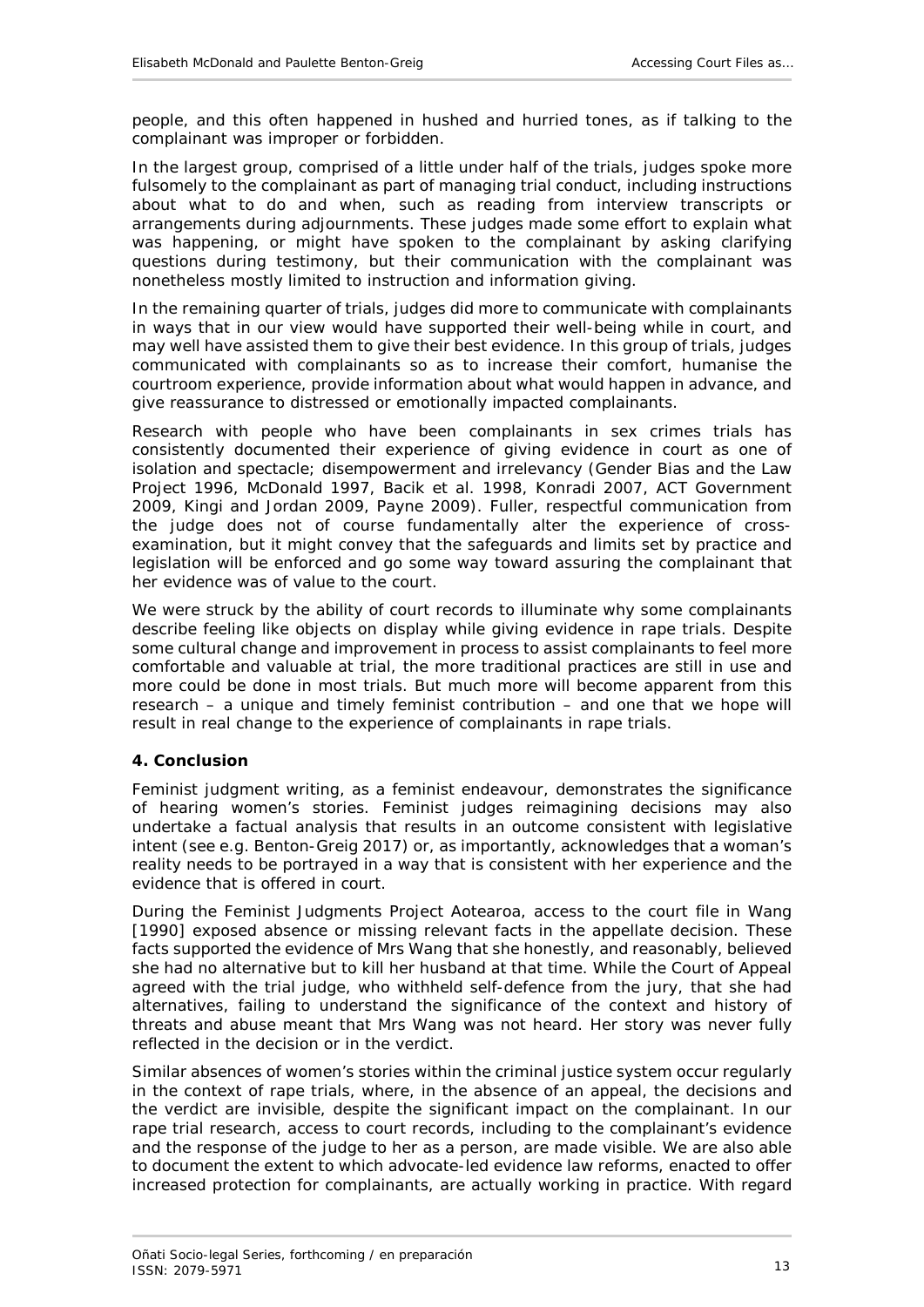to the bar on the disclosure of information about the complainant's occupation, a rule now of 32 years standing, it is clear that counsel and the judiciary need to apply it in all cases. In this research, therefore, and in the feminist judgments global work, we continue to see the significance of accessing and critiquing the decision-making process.

#### <span id="page-13-0"></span>**References**

- ACT Government, 2009. *A Rollercoaster Ride: Victims of sexual assault; their experiences with and views about the criminal justice process in the ACT* [online]. Canberra: A.C.T. Government. Available from: [https://www.victimsupport.act.gov.au/\\_\\_data/assets/pdf\\_file/0009/793395/A](https://www.victimsupport.act.gov.au/__data/assets/pdf_file/0009/793395/A_Rollercoaster_Ride-FINAL.pdf) [\\_Rollercoaster\\_Ride-FINAL.pdf](https://www.victimsupport.act.gov.au/__data/assets/pdf_file/0009/793395/A_Rollercoaster_Ride-FINAL.pdf) [Accessed 14 May 2018].
- Bacik, I., Maunsell, C. and Gogan, S., 1998. *The Legal Process and Victims of Rape* [online]. The Dublin Rape Crisis Centre. Available from: <http://www.drcc.ie/wp-content/uploads/2011/03/rapevic.pdf> [Accessed 14 May 2018].
- Bazley, M., 2007. *Report of the Commission of Inquiry into Police Conduct* [online]. Wellington: Commission of Inquiry into Police Conduct. March. Available from: <https://www.parliament.nz/resource/0000055162> [Accessed 14 May 2018].
- Bell, M. *et al*., 2013. Comparison of victims' reports and court records of intimate partner violence perpetrators' criminal case outcomes. *Journal of Interpersonal Violence* [online], 28 (14), 2966–2977. Available from: <http://journals.sagepub.com/doi/abs/10.1177/0886260513488693> [Accessed 14 May 2018].
- Benton-Greig., P., 2017. Judgment R v S. *In*: E. McDonald, R. Powell, M. Stephens, R. Hunter, eds. *Feminist Judgments of Aotearoa New Zealand – Te Rino: A Two-Stranded Rope*. Oxford: Hart, 423-445.
- Beri, S., 1997. Justice for women who kill: A new way? *The Australian Feminist Law Journal*, 8 (March), 113-124.
- Burt, M., 1980. Cultural myths and supports for rape. *Journal of Personality and Social Psychology* [online], 38 (2), 217-230. Available from: [http://citeseerx.ist.psu.edu/viewdoc/download?doi=10.1.1.474.5745&rep=rep](http://citeseerx.ist.psu.edu/viewdoc/download?doi=10.1.1.474.5745&rep=rep1&type=pdf) [1&type=pdf](http://citeseerx.ist.psu.edu/viewdoc/download?doi=10.1.1.474.5745&rep=rep1&type=pdf) [Accessed 14 May 2018].
- Capers, B., 2017. Rape, Truth, and Hearsay. *Harvard Journal of Law & Gender* [online], 40 (1), 183-228. Available from: [https://brooklynworks.brooklaw.edu/cgi/viewcontent.cgi?article=1890&contex](https://brooklynworks.brooklaw.edu/cgi/viewcontent.cgi?article=1890&context=faculty) [t=faculty](https://brooklynworks.brooklaw.edu/cgi/viewcontent.cgi?article=1890&context=faculty) [Accessed 14 May 2018].
- Chan, E., 2014. Women trailblazers in the law: The New Zealand Women Judges Oral History Project. *Victoria University of Wellington Law Review* [online], 45 (3), 407–436. Available from: [http://www.gwnz.org.nz/wp](http://www.gwnz.org.nz/wp-content/uploads/2015/06/Chan-Women-Trailblazers-in-the-Law-1.pdf)[content/uploads/2015/06/Chan-Women-Trailblazers-in-the-Law-1.pdf](http://www.gwnz.org.nz/wp-content/uploads/2015/06/Chan-Women-Trailblazers-in-the-Law-1.pdf) [Accessed 14 May 2018].
- Crimes Act 1961, section 128 [online]. Available from: <http://www.legislation.govt.nz/act/public/1961/0043/latest/DLM329051.html> [Accessed 14 May 2018].
- Cunliffe, E., 2007. (This is not a) story: Using court records to explore judicial narratives in 'R v Kathleen Folbigg'. *The Australian Feminist Law Journal* [online], 27 (1), 71-95. Available from: <https://doi.org/10.1080/13200968.2007.10854386> [Accessed 14 May 2018].
- D'Aoust, M.A., 2017. Sexual and gender-based violence in international criminal law: A feminist assessment of the Bemba case. *International Criminal Law*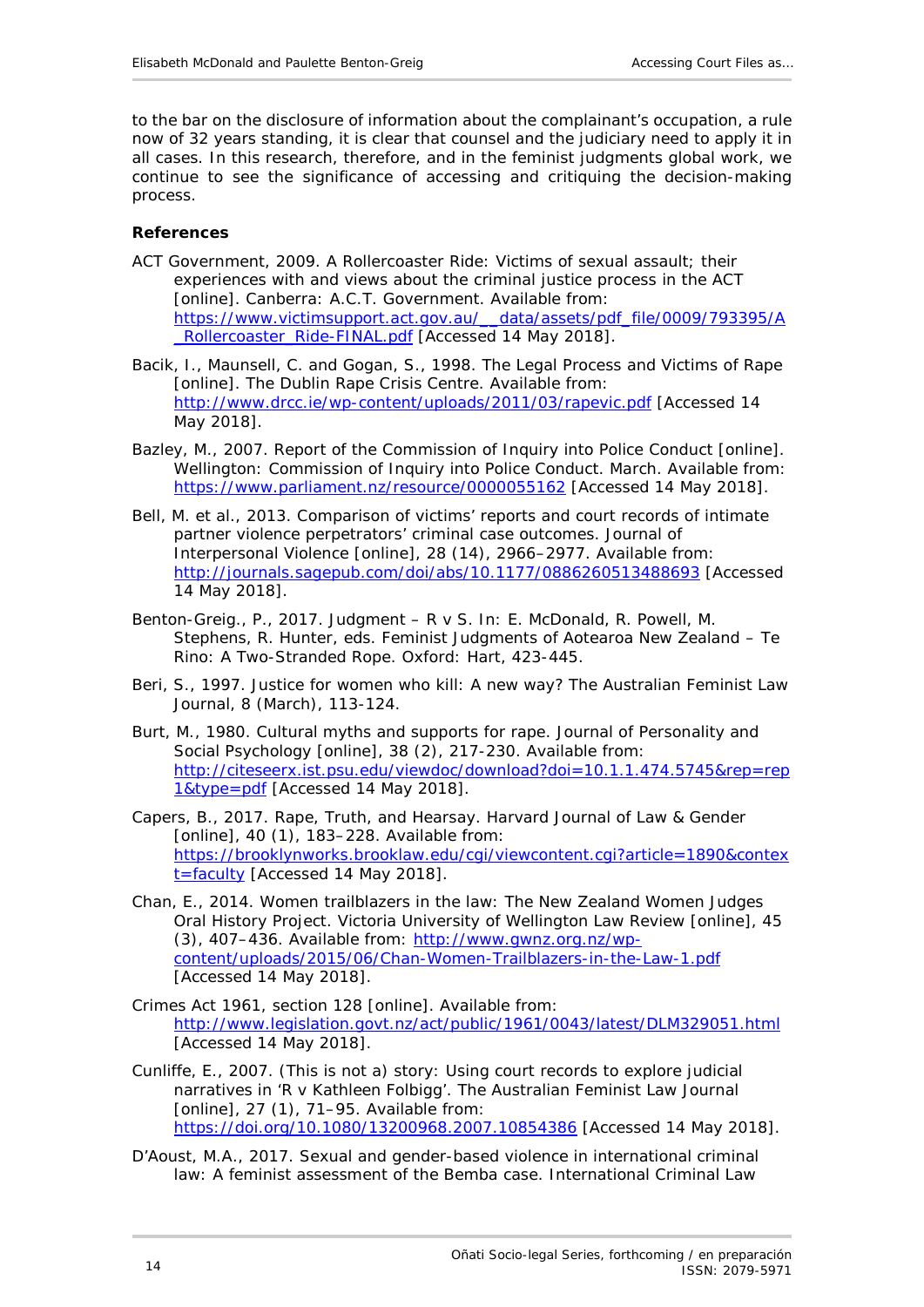*Review* [online], 17 (1), 208-221. Available from: <https://doi.org/10.1163/15718123-01701006> [Accessed 14 May 2018].

- Doak, J., 2008*. Victims' Rights, Human Rights and Criminal Justice: Reconceiving the role of third parties*. Oxford: Hart.
- Douglas, H. *et al*., eds., 2014. *Australian Feminist Judgments: Righting and Rewriting Law.* Oxford: Hart.
- Enright, M., McCandless, J. and O'Donoghue, A., eds., 2017. *Northern / Irish Feminist Judgments: Judges' troubles and the gendered politics of identity.* Oxford: Hart.
- Evidence Act 1908 (NZ), section 23AA [online]. Available from: [http://www.legislation.govt.nz/act/public/1908/0056/latest/whole.html#DLM1](http://www.legislation.govt.nz/act/public/1908/0056/latest/whole.html#DLM142791) [42791](http://www.legislation.govt.nz/act/public/1908/0056/latest/whole.html#DLM142791) [Accessed 14 May 2018].
- Evidence Act 2006 (NZ), section 88 [online]. Available from: <http://www.legislation.govt.nz/act/public/2006/0069/55.0/DLM393919.html> [Accessed 14 May 2018].
- Fernando, M. and Rundle, O., 2016. Love 'em, keep 'em, leave 'em: (Non) application of de facto relationship laws to clandestine intimate relationships. *Alternative Law Journal* [online], 41 (2), 93–97. Available from: [http://search.ror.unisa.edu.au/?redirect=http://researchoutputs.unisa.edu.au](http://search.ror.unisa.edu.au/?redirect=http://researchoutputs.unisa.edu.au/11541.2%2f121813) [/11541.2%2f121813](http://search.ror.unisa.edu.au/?redirect=http://researchoutputs.unisa.edu.au/11541.2%2f121813) [Accessed 14 May 2018].
- Gender Bias and the Law Project, 1996. *Heroines of Fortitude: The experience of women in court as victims of sexual assault.* Report. Woolloomooloo, NSW: Department for Women.
- Gerger, H. *et al*., 2007. The acceptance of modern myths about sexual aggression (AMMASA) scale: Development and validation in German and English. *Aggressive Behavior* [online], 33 (5), 422–440. Available from: <https://doi.org/10.1002/ab.20195> [Accessed 14 May 2018].
- Graycar, R., 1998. The gender of judgments: Some reflections on 'bias'. University of British Columbia Law Review [online], 32 (1), 1-21. Available from: <https://ssrn.com/abstract=1170622> [Accessed 14 May 2018].
- Hunter, R. and Tyson, D., 2017. The implementation of feminist law reforms: The case of post-provocation sentencing. Social & Legal Studies [online], 26 (2), 129-165. Available from: <http://journals.sagepub.com/doi/abs/10.1177/0964663916666628> [Accessed 14 May 2018].
- Hunter, R. *et al*., 2017. Introducing the feminist and mana wahine judgments. *In*: E. McDonald, R. Powell, M. Stephens and R. Hunter, eds., *Feminist Judgments of Aotearoa New Zealand – Te Rino: A Two-Stranded Rope*. Oxford: Hart, 25- 48.
- Hunter, R., McGlynn, C. and Rackley, E., eds., 2010. *Feminist Judgments: From theory to practice*. Oxford: Hart.
- Kebbell, M., O'Kelly, C. and Gilchrist, E., 2007. Rape victims' experiences of giving evidence in English courts: A survey. *Psychiatry, Psychology and Law* [online], 14 (1), 111-119. Available from:<https://doi.org/10.1375/pplt.14.1.111> [Accessed 14 May 2018].
- Kingi, V. and Jordan, J. (with Moeke-Maxwell, T. and Fairbairn-Dunlop, P.), 2009. *Responding to Sexual Violence: Pathways to recovery* [online]. Wellington: Ministry of Women's Affairs. October. Available from: [http://women.govt.nz/sites/public\\_files/pathways-to-recovery-pdf\\_0.pdf](http://women.govt.nz/sites/public_files/pathways-to-recovery-pdf_0.pdf) [Accessed 14 May 2018].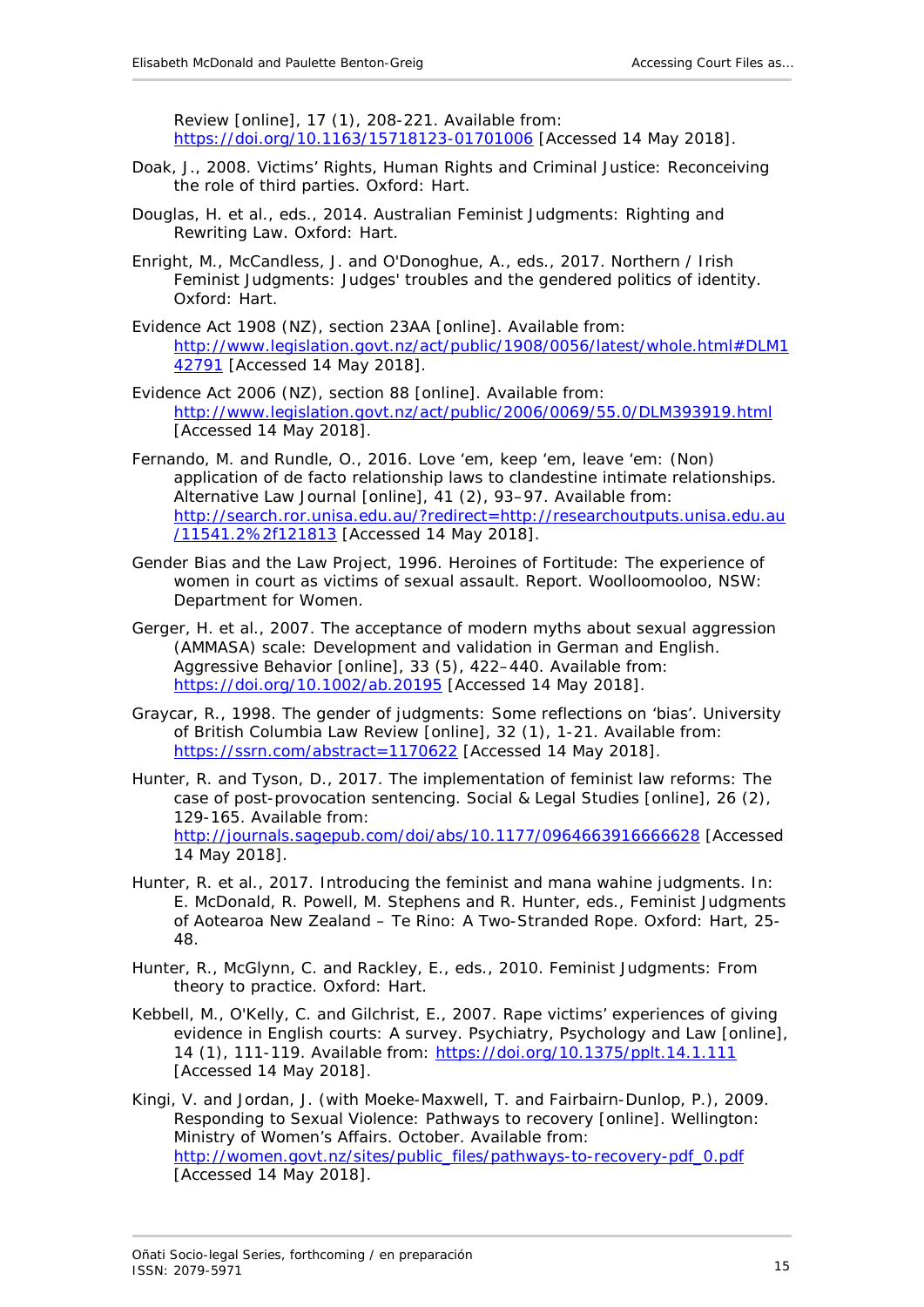- Kirkconnell-Kawana, L. and Sharratt, A., 2017. Commentary on *R v Wang*: Finding a plausible and credible narrative of self-defence. *In*: E. McDonald, R. Powell, M. Stephens and R. Hunter, eds., *Feminist Judgments of Aotearoa New Zealand – Te Rino: A Two-Stranded Rope.* Oxford: Hart, 497-503.
- Konradi, A., 2007. *Taking the Stand: Rape survivors and the prosecution of rapists.* Westport, CT: Praeger.
- Lammasniemi, L., 2016. The benefit cap and the complexity of discrimination: 'R (SG and others) v Secretary of State for Work and Pensions'. *Feminist Legal Studies* [online], 24 (2), 215-221. Available from: <http://dx.doi.org/10.1007%2Fs10691-015-9302-8> [Accessed 14 May 2018].
- Law Commission, 1999a. *Justice: The Experiences of Māori Women, Te Tikanga o te Ture: Te Mātauranga o ngā Wāhine Māori e pa ana ki tānei* (NZLC R53) [online]. Report. Wellington: New Zealand Law Commission. Available from: [http://www.lawcom.govt.nz/sites/default/files/projectAvailableFormats/NZLC](http://www.lawcom.govt.nz/sites/default/files/projectAvailableFormats/NZLC%20R53.pdf) [%20R53.pdf](http://www.lawcom.govt.nz/sites/default/files/projectAvailableFormats/NZLC%20R53.pdf) [Accessed 14 May 2018].
- Law Commission, 1999b. *Women's Access to Legal Services* (NZLC SP1) [online]. Study paper. Wellington: New Zealand Law Commission, 31 March. Available from: [http://www.lawcom.govt.nz/sites/default/files/projectAvailableFormats/NZLC](http://www.lawcom.govt.nz/sites/default/files/projectAvailableFormats/NZLC%20SP1.pdf) [%20SP1.pdf](http://www.lawcom.govt.nz/sites/default/files/projectAvailableFormats/NZLC%20SP1.pdf) [Accessed 14 May 2018].
- Law Commission, 2001a. *Juries in Criminal Trials* (NZLC R69 / E 3169) [online]. Report / Parliamentary paper. Wellington: New Zealand Law Commission. Available from:<http://www.nzlii.org/nz/other/nzlc/report/R69/R69.pdf> [Accessed 14 May 2018].
- Law Commission, 2001b. *Some Criminal Defences with Particular Reference to Battered Defendants* (NZLC R73 / E 3173) [online]. Report / Parliamentary paper. Wellington: New Zealand Law Commission. Available from: <http://www.nzlii.org/nz/other/nzlc/report/R73/R73.pdf> [Accessed 14 May 2018].
- Law Commission, 2008. *Disclosure to Court of Defendants Previous Convictions, Similar Offending and Bad Character* (NZLC R103) [online]. Report. Wellington: New Zealand Law Commission. May. Available from: <http://www.nzlii.org/nz/other/nzlc/report/R103/R103.pdf> [Accessed 14 May 2018].
- Law Commission, 2015. *The Justice Response to Victims of Sexual Violence: Criminal trials and alternative processes* (NZLC R136) [online]. Report. Wellington: New Zealand Law Commission. December. Available from: [http://www.lawcom.govt.nz/sites/default/files/projectAvailableFormats/NZLC-](http://www.lawcom.govt.nz/sites/default/files/projectAvailableFormats/NZLC-R136-The-Justice-Response-to-Victims-of-Sexual-Violence.pdf)[R136-The-Justice-Response-to-Victims-of-Sexual-Violence.pdf](http://www.lawcom.govt.nz/sites/default/files/projectAvailableFormats/NZLC-R136-The-Justice-Response-to-Victims-of-Sexual-Violence.pdf) [Accessed 14 May 2018].
- Law Commission, 2016. *Understanding Family Violence: Reforming the criminal law relating to homicide* (NZLC R139) [online]. Report. Wellington: New Zealand Law Commission. May. Available from: [http://www.lawcom.govt.nz/sites/default/files/projectAvailableFormats/R139](http://www.lawcom.govt.nz/sites/default/files/projectAvailableFormats/R139%20Understanding%20Family%20Violence%20-%20Reforming%20the%20Criminal%20Law%20Relating%20to%20Homicide.pdf) [%20Understanding%20Family%20Violence%20-](http://www.lawcom.govt.nz/sites/default/files/projectAvailableFormats/R139%20Understanding%20Family%20Violence%20-%20Reforming%20the%20Criminal%20Law%20Relating%20to%20Homicide.pdf) [%20Reforming%20the%20Criminal%20Law%20Relating%20to%20Homicide.](http://www.lawcom.govt.nz/sites/default/files/projectAvailableFormats/R139%20Understanding%20Family%20Violence%20-%20Reforming%20the%20Criminal%20Law%20Relating%20to%20Homicide.pdf) [pdf](http://www.lawcom.govt.nz/sites/default/files/projectAvailableFormats/R139%20Understanding%20Family%20Violence%20-%20Reforming%20the%20Criminal%20Law%20Relating%20to%20Homicide.pdf) [Accessed 14 May 2018].
- Majury, D., 2006. Introducing the Women's Court of Canada. *Canadian Journal of Women and the Law* [online], 18 (1), 1-26. Available from: <https://muse.jhu.edu/article/230237> [Accessed 14 May 2018].
- Maxwell, A., 2017. The Hague Convention on the Civil Aspects of International Child Abduction 1980: The New Zealand courts' approach to the grave risk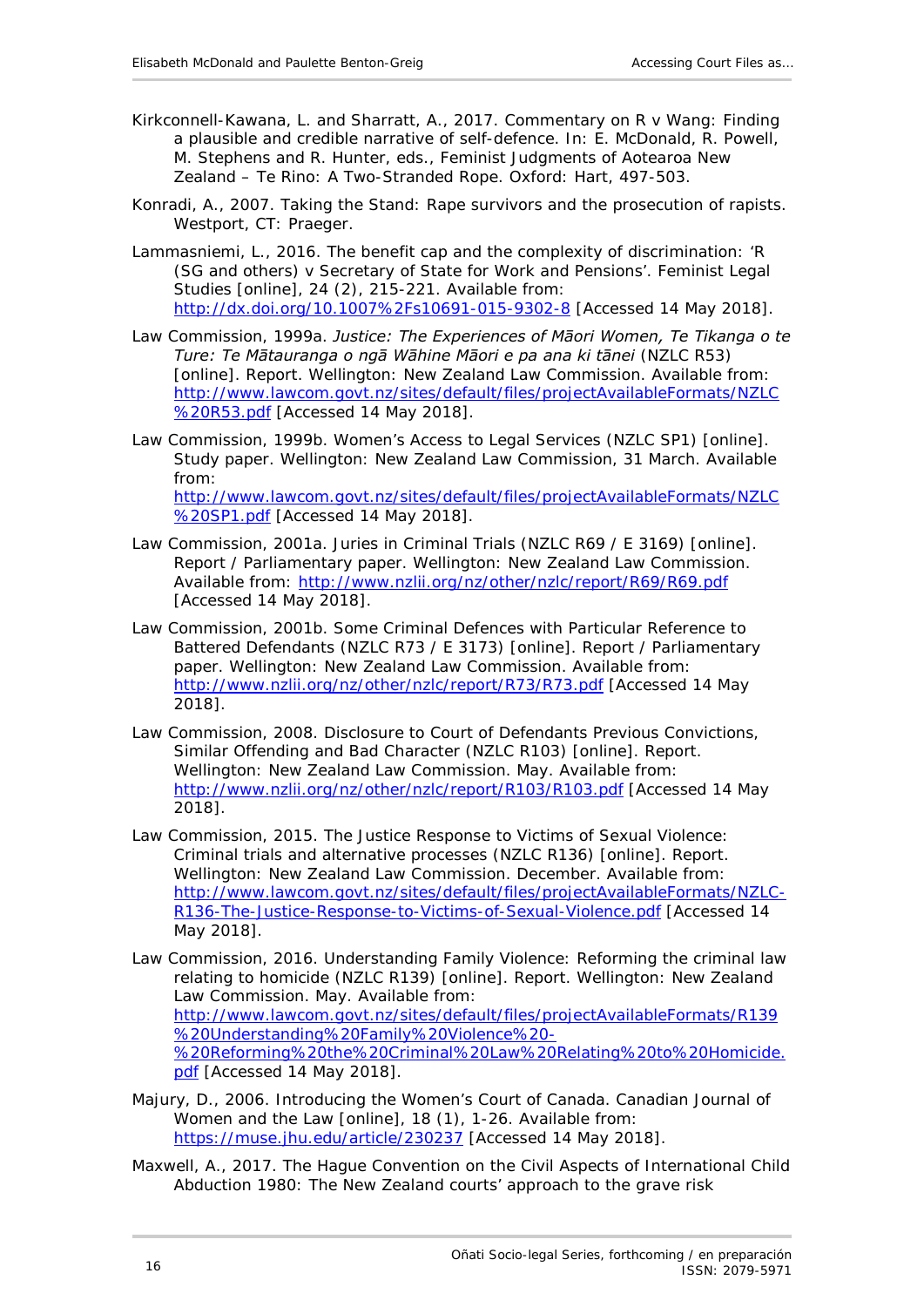exception for victims of domestic violence. *Victoria University of Wellington Law Review* [online], 48 (1), 81-106. Available from: [https://search.informit.com.au/documentSummary;dn=878393974814000;re](https://search.informit.com.au/documentSummary;dn=878393974814000;res=IELHSS) [s=IELHSS](https://search.informit.com.au/documentSummary;dn=878393974814000;res=IELHSS) [Accessed 16 May 2018].

- McDonald, E. and Tinsley, Y., eds., 2011. *From 'Real Rape' to Real Justice: Prosecuting rape in New Zealand*. Wellington: Victoria University Press.
- McDonald, E. *et al*., eds., 2017. *Feminist Judgments of Aotearoa New Zealand – Te Rino: A Two-Stranded Rope.* Oxford: Hart.
- McDonald, E., 1997a. Battered woman syndrome. *New Zealand Law Journal*, December, 436-438.
- McDonald, E., 1997b. 'Real rape' in New Zealand: Women complainants' experience of the court process. *Yearbook of New Zealand Jurisprudence*, 1, 59-80.
- McDonald, E., 1997c. Women offenders and compulsion. *New Zealand Law Journal*, November, 402-404.
- McDonald, E., 2007. Complainants' reputation in sexual matters. *New Zealand Law Journal*, 7 (August), 251-254.
- McDonald, E., 2014. From 'real rape' to real justice? Reflections on the efficacy of more than 35 years of feminism, activism and law reform. *Victoria University of Wellington Law Review* [online], 45 (3), 487-508. Available from: [https://www.victoria.ac.nz/law/research/publications/vuwlr/prev](https://www.victoria.ac.nz/law/research/publications/vuwlr/prev-issues/volume-45,-issue-4/McDonald.pdf)[issues/volume-45,-issue-4/McDonald.pdf](https://www.victoria.ac.nz/law/research/publications/vuwlr/prev-issues/volume-45,-issue-4/McDonald.pdf) [Accessed 14 May 2018].
- McDonald, E., and Tinsley, Y., 2013. 'The law as it should be' when prosecuting sexual offences: The contribution of legal academics to law reform*. New Zealand Universities Law Review* [online], 25 (4), 758-779. Available from: <https://ssrn.com/abstract=2546050> [Accessed 14 May 2018].
- Midson, B., 2017. Judgment 'R v Wang'. *In*: E. McDonald, R. Powell, M. Stephens and R. Hunter, eds. *Feminist Judgments of Aotearoa New Zealand – Te Rino: A Two-Stranded Rope.* Oxford: Hart, 504-509.
- Ministry of Justice, 2008. *Improvements to Sexual Violence Legislation in New Zealand.* Wellington: Ministry of Justice.
- Mossman, E. *et al.*, 2009a. *Responding to Sexual Violence: A review of literature on good practice* [online]. Wellington: Ministry of Women's Affairs. October. Available from: [http://women.govt.nz/sites/public\\_files/responding%20to%20sexual%20viole](http://women.govt.nz/sites/public_files/responding%20to%20sexual%20violence%20literature-review%20on%20best%20practice-pdf.pdf) [nce%20literature-review%20on%20best%20practice-pdf.pdf](http://women.govt.nz/sites/public_files/responding%20to%20sexual%20violence%20literature-review%20on%20best%20practice-pdf.pdf) [Accessed 14 May 2018].
- Mossman, E. *et al*., 2009b. *Responding to Sexual Violence: Environmental scan of New Zealand agencies* [online]. Wellington: Ministry of Women's Affairs. October. Available from: [http://women.govt.nz/sites/public\\_files/environmental-scan.pdf](http://women.govt.nz/sites/public_files/environmental-scan.pdf) [Accessed 14 May 2018].
- Mukhtar, N., 2017. A feminist critique of *Quebec v. A*.: Evaluating the Supreme Court's divided opinions on section 15 and common law support obligations. *Canadian Journal of Family Law*, 30 (1), 129-156.
- Nicholas, L. (with Kitchin, P.), 2007. *Louise Nicholas: My Story*. Auckland: Random House.
- Parkes, R., 2017. *The Journeys of Complainant Witnesses for Sexual Violence Crimes in the New Zealand Justice System.* PhD thesis under examination, University of Auckland.